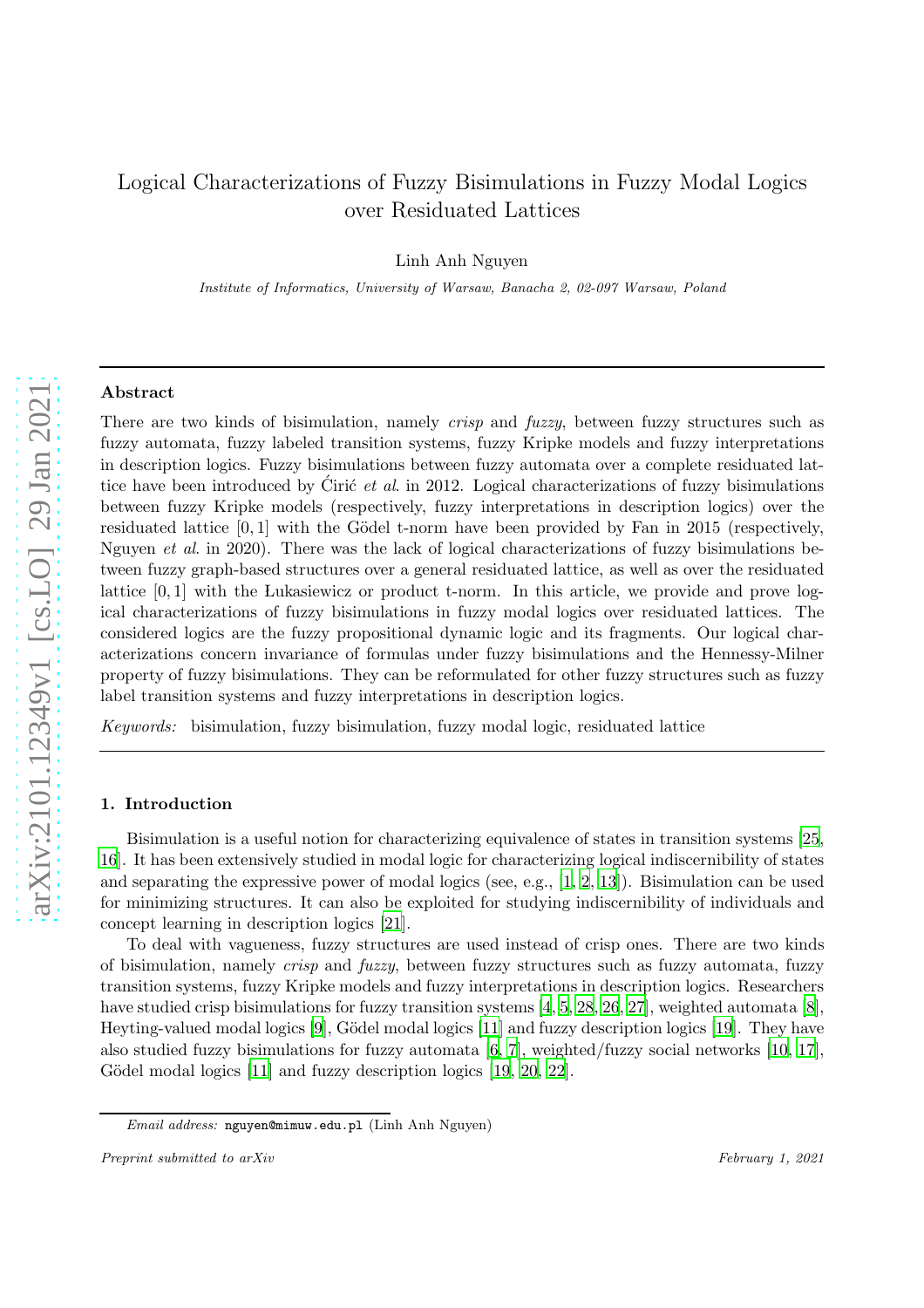This article is devoted to studying logical characterizations of fuzzy bisimulations. In [\[11](#page-18-4)] Fan introduced fuzzy bisimulations between fuzzy Kripke models over the lattice  $[0, 1]$  using the Gödel semantics (i.e., the Gödel t-norm and its residuum). She provided logical characterizations of such bisimulations in the basic fuzzy monomodal logic and its extension with converse. The results concern invariance of modal formulas under fuzzy bisimulations and the Hennessy-Milner property of fuzzy bisimulations. In [10] Fan and Liau studied fuzzy bisimulations under the name "regular equivalence relations" for weighted social networks. They provided logical characterizations for such bisimulations under the Gödel semantics, including invariance results and the Hennessy-Milner property. In [\[19\]](#page-18-5) Nguyen *et al.* defined and studied fuzzy bisimulations for a large class of fuzzy description logics under the Gödel semantics. The work [\[19](#page-18-5)] contains results on invariance of concepts under such bisimulations and the Hennessy-Milner property of such bisimulations. In [\[9\]](#page-17-5) Eleftheriou et al. studied bisimulations for Heyting-valued modal logics. Bisimulations defined in [\[9](#page-17-5)] are crisp and cut-based (i.e., using fuzzy values as thresholds). As discussed by Fan [\[11](#page-18-4)], such bisimulations give another representation of fuzzy bisimulations. The work [\[9\]](#page-17-5) contains results on logical characterizations of the studied bisimulations, including the Hennessy-Milner property.

Note that the results on fuzzy bisimulations of all the works [10, [11,](#page-18-4) [19\]](#page-18-5) are formulated and proved only for fuzzy structures over the lattice  $[0, 1]$  using the Gödel semantics. The results of  $[9]$ concern only modal logics over Heyting algebras of truth values. Such algebras are residuated lattices that use  $\otimes = \wedge$ , and therefore, are closely related to the Gödel semantics. There was the lack of logical characterizations of fuzzy bisimulations between fuzzy graph-based structures over a general residuated lattice, as well as over the residuated lattice [0, 1] with the Lukasiewicz or product t-norm.

In this article, we provide and prove logical characterizations of fuzzy bisimulations in fuzzy modal logics over general residuated lattices. The considered logics are the fuzzy propositional dynamic logic and its fragments. Our logical characterizations concern invariance of formulas under fuzzy bisimulations and the Hennessy-Milner property of fuzzy bisimulations. Our results are significant from the theoretical point of view, as they solve an open and interesting problem. They would also have an impact on practical applications, e.g. for studying logical similarity of individuals and concept learning in fuzzy description logics, as they can be reformulated for other fuzzy structures such as fuzzy interpretations in description logics and fuzzy label transition systems, and moreover, residuated lattices cover the lattice [0, 1] with any t-norm, including the product and Lukasiewicz t-norms.

The rest of this article is structured as follows. Section [2](#page-1-0) contains preliminaries for this work. In Section [3,](#page-6-0) we define fuzzy bisimulations between fuzzy Kripke models and provide some of their basic properties. Sections [4](#page-9-0) and [5](#page-14-0) contain our results on invariance of formulas under fuzzy bisimulations and the Hennessy-Milner property of fuzzy bisimulations, respectively. Section [6](#page-16-0) contains a discussion on related work. Conclusions are given in Section [7.](#page-17-8) The work also contains two appendices: the first one is the proof of a lemma, whereas the second one is a discussion on the relationship with fuzzy bisimulations between fuzzy automata [\[6\]](#page-17-6).

# <span id="page-1-0"></span>2. Preliminaries

In this section, we recall definitions and properties of residuated lattices and fuzzy sets, then present the syntax and semantics of the fuzzy modal logics considered in this article, together with some related notions.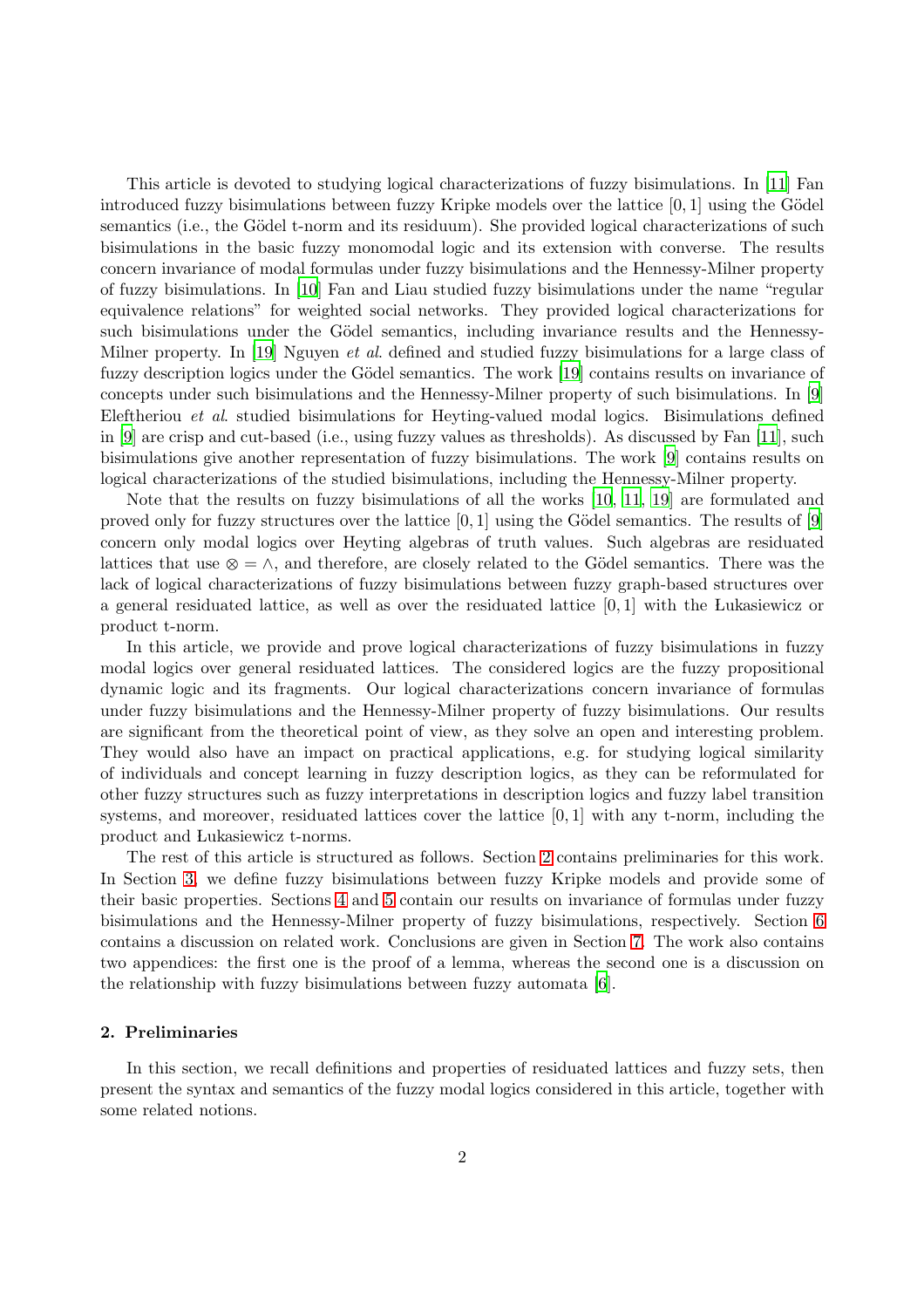# 2.1. Residuated Lattices and Fuzzy Sets

A residuated lattice [\[14,](#page-18-9) [3\]](#page-17-9) is an algebra  $\mathcal{L} = \langle L, \leq, \otimes, \Rightarrow, 0, 1 \rangle$  such that

- $\langle L, \leq, 0, 1 \rangle$  is a bounded lattice with the least element 0 and the greatest element 1,
- $\langle L, \otimes, 1 \rangle$  is a commutative monoid,
- $\otimes$  and  $\Rightarrow$  form an adjoint pair, which means that, for every  $x, y, z \in L$ ,

<span id="page-2-1"></span>
$$
x \otimes y \le z \quad \text{iff} \quad x \le (y \Rightarrow z). \tag{1}
$$

The expression  $y \Rightarrow z$  is called the *residual* of z by y. Given a residuated lattice  $\mathcal{L} = \langle L, \leq, \otimes, \Rightarrow, 0, 1 \rangle$ , let  $\wedge$  and  $\vee$  denote the *join* and meet operators associated with the lattice. By  $x \Leftrightarrow y$  we denote  $(x \Rightarrow y) \wedge (y \Rightarrow x)$ . We use the convention that  $\otimes$  and  $\wedge$  bind stronger than  $\vee$ , which in turn binds stronger than  $\Rightarrow$  and  $\Leftrightarrow$ .

A residuated lattice  $\mathcal{L} = \langle L, \leq, \otimes, \Rightarrow, 0, 1 \rangle$  is *complete* (resp. *linear*) if the bounded lattice  $\langle L, \leq, 0, 1 \rangle$  is complete (resp. linear). It is a *Heyting algebra* if  $\otimes$  is the same as  $\wedge$ .

<span id="page-2-2"></span>We will need the following lemma. Although most assertions of this lemma are well-known [\[3,](#page-17-9) [14](#page-18-9)] and the proof of this lemma is straightforward, we present the proof in [Appendix A](#page-18-10) to make this article self-contained.

**Lemma 2.1 (cf. [\[3,](#page-17-9) [14](#page-18-9)]).** Let  $\mathcal{L} = \langle L, \leq, \otimes, \Rightarrow, 0, 1 \rangle$  be a residuated lattice. The following properties hold for all  $x, x', y, y', z \in L$ :

<span id="page-2-0"></span>
$$
x \le x' \text{ and } y \le y' \text{ implies } x \otimes y \le x' \otimes y' \tag{2}
$$

$$
x' \le x \text{ and } y \le y' \text{ implies } (x \Rightarrow y) \le (x' \Rightarrow y')
$$
 (3)

$$
x \le y \quad \text{iff} \quad (x \Rightarrow y) = 1 \tag{4}
$$

$$
x \otimes 0 = 0
$$
\n
$$
x \otimes (u \vee z) = x \otimes u \vee x \otimes z \tag{6}
$$

$$
x \otimes (y \vee z) = x \otimes y \vee x \otimes z \tag{0}
$$
  

$$
x \otimes (x \Rightarrow u) \leq u \tag{7}
$$

$$
x \otimes (x \Rightarrow y) \leq y
$$
  
\n
$$
x \otimes (y \Rightarrow z) \leq (x \Rightarrow y) \Rightarrow z
$$
  
\n
$$
x \otimes (u \Leftrightarrow z) \leq (x \Rightarrow u) \Rightarrow z
$$
  
\n(9)

$$
x \otimes (y \Leftrightarrow z) \leq (x \Rightarrow y) \Rightarrow z \tag{9}
$$
  

$$
x \otimes (y \Leftrightarrow z) \leq y \Leftrightarrow x \otimes z \tag{10}
$$

$$
x \Rightarrow (y \Rightarrow z) = y \Rightarrow (x \Rightarrow z)
$$
 (11)

$$
x \Rightarrow (y \Rightarrow z) \leq x \otimes y \Rightarrow z \tag{12}
$$
  
\n
$$
x \Rightarrow (u \Leftrightarrow z) \leq x \otimes u \Rightarrow z \tag{13}
$$

$$
(x \Rightarrow y) \otimes (y \Rightarrow z) \leq x \Rightarrow z \tag{14}
$$

$$
(x \Leftrightarrow y) \otimes (y \Leftrightarrow z) \leq x \Leftrightarrow z \tag{15}
$$

$$
(x \Leftrightarrow x') \wedge (y \Leftrightarrow y') \le x \wedge y \Leftrightarrow x' \wedge y'
$$
\n
$$
(x \Leftrightarrow x') \wedge (y \Leftrightarrow y') \le x \vee y \Leftrightarrow x' \vee y'
$$
\n
$$
(16)
$$
\n
$$
(17)
$$

$$
x \Leftrightarrow y \quad \leq \quad x \lor y \leftrightarrow x \lor y \tag{11}
$$
\n
$$
x \Leftrightarrow y \quad \leq \quad (z \Rightarrow x) \Leftrightarrow (z \Rightarrow y) \tag{18}
$$

$$
x \Leftrightarrow y \quad \le \quad (x \Rightarrow z) \Leftrightarrow (y \Rightarrow z). \tag{19}
$$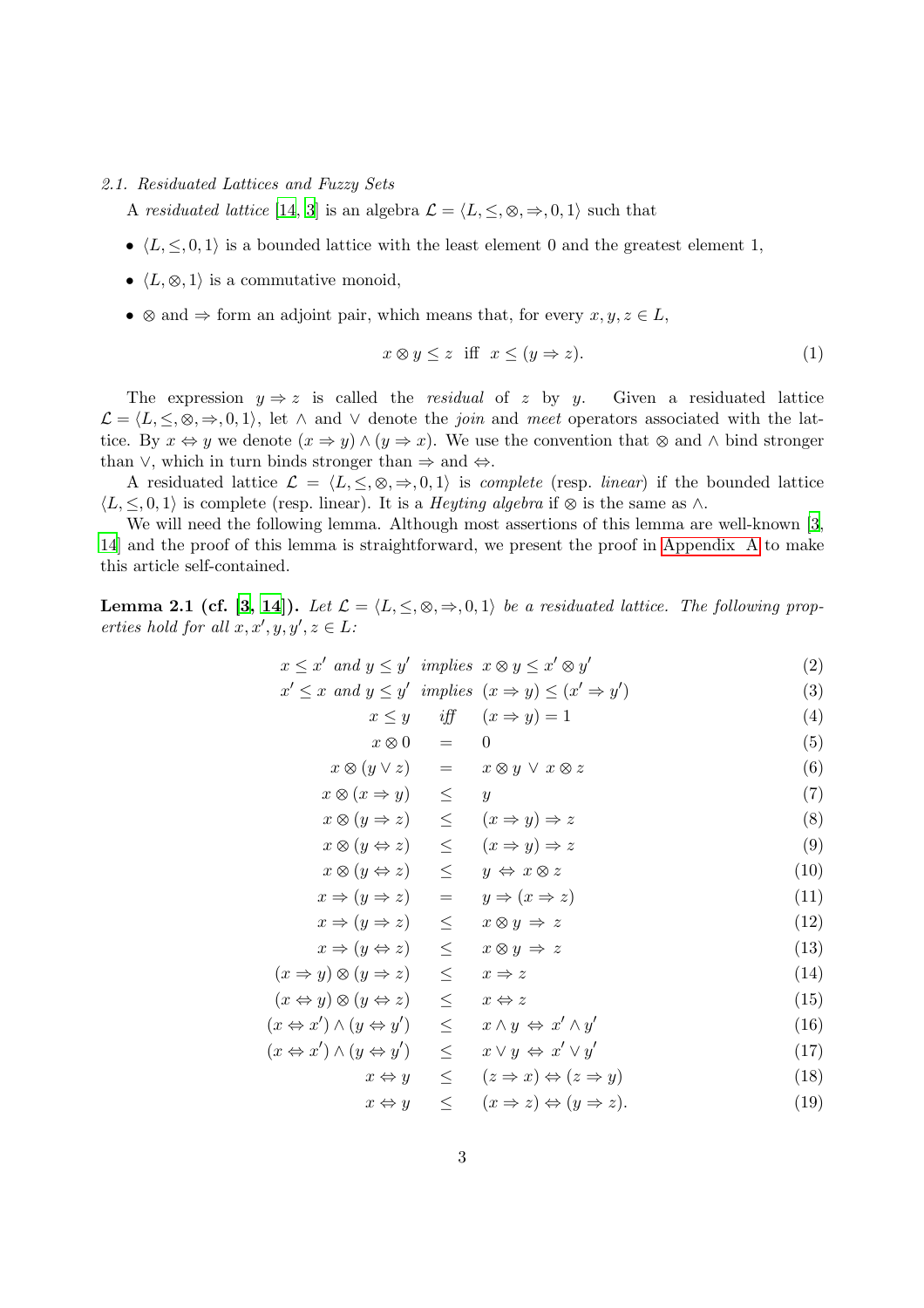In addition, if  $\mathcal L$  is a Heyting algebra, then the following properties hold for all  $x, x', y, y', z \in L$ :

<span id="page-3-0"></span>
$$
(x \Leftrightarrow x') \land (y \Leftrightarrow y') \quad \le \quad (x \Rightarrow y) \Leftrightarrow (x' \Rightarrow y') \tag{20}
$$

$$
x \le (y \Leftrightarrow z) \quad implies \quad x \otimes y = x \otimes z. \tag{21}
$$

**Example 2.2.** Consider the case when L is the unit interval  $[0, 1]$ . The most well-known operators  $\otimes$  are the Gödel, Lukasiewicz and product t-norms. They are specified below together with their corresponding residua  $(\Rightarrow)$ .

|                   | Gödel                      | Lukasiewicz            | Product                           |  |
|-------------------|----------------------------|------------------------|-----------------------------------|--|
| $x \otimes y$     | $\min\{x,y\}$              | $\max\{0, x+y-1\}$     | $x \cdot y$                       |  |
| $x \Rightarrow y$ | if $x \leq y$<br>otherwise | $\min\{1, 1 - x + y\}$ | if $x \leq y$<br>otherwise<br>y/x |  |

Note that, for all of these cases of  $\otimes$ , the considered residuated lattice is linear and complete, and the operator  $\otimes$  is continuous.

From now on, let  $\mathcal{L} = \langle L, \leq, \otimes, \Rightarrow, 0, 1 \rangle$  be an arbitrary residuated lattice.

Given a set X, a function  $f: X \to L$  is called a *fuzzy set*, as well as a *fuzzy subset* of X. If f is a fuzzy subset of X and  $x \in X$ , then  $f(x)$  means the fuzzy degree of that x belongs to the subset. For  $\{x_1, \ldots, x_n\} \subseteq X$  and  $\{a_1, \ldots, a_n\} \subseteq L$ , we write  $\{x_1 : a_1, \ldots, x_n : a_n\}$  to denote the fuzzy subset f of X such that  $f(x_i) = a_i$  for  $1 \leq i \leq n$  and  $f(x) = 0$  for  $x \in X \setminus \{x_1, \ldots, x_n\}$ . Given fuzzy subsets f and g of X, we write  $f \leq g$  to denote that  $f(x) \leq g(x)$  for all  $x \in X$ . If  $f \leq g$ , then we say that  $g$  is greater than or equal to  $f$ .

A fuzzy subset of  $X \times Y$  is called a *fuzzy relation* between X and Y. A fuzzy relation between X and itself is called a fuzzy relation on X.

Given  $Z: X \times Y \to L$ , the converse  $Z^-: Y \times X \to L$  of Z is defined by  $Z^-(y, x) = Z(x, y)$ .

If the underlying residuated lattice is complete, then the composition of fuzzy relations  $Z_1: X \times Y \to L$  and  $Z_2: Y \times Z \to L$ , denoted by  $Z_1 \circ Z_2$ , is defined to be the fuzzy relation between X and Z such that  $(Z_1 \circ Z_2)(x, z) = \sup\{Z_1(x, y) \otimes Z_2(y, z) \mid y \in Y\}$  for all  $\langle x, z \rangle \in X \times Z$ .

Let  $\mathcal Z$  be a set of fuzzy relations between X and Y. If  $\mathcal Z$  is finite or the underlying residuated lattice is complete, then by sup  $\mathcal Z$  we denote the fuzzy relation between X and Y specified by:  $(\sup \mathcal{Z}(x, y) = \sup \{Z(x, y) \mid Z \in \mathcal{Z}\}$  for  $\langle x, y \rangle \in X \times Y$ . We write  $Z_1 \cup Z_2$  to denote  $\sup \{Z_1, Z_2\}.$ A fuzzy relation  $Z: X \times X \to L$  is

- reflexive if  $Z(x, x) = 1$  for all  $x \in X$ ,
- symmetric if  $Z(x, y) = Z(y, x)$  for all  $x, y \in X$ ,
- transitive if  $Z(x, y) \otimes Z(y, z) \leq Z(x, z)$  for all  $x, y, z \in X$ .

It is a fuzzy equivalence relation if it is reflexive, symmetric and transitive.

#### 2.2. Fuzzy Modal Logics

Let  $\Sigma_A$  denote a non-empty set of actions, which are also called atomic programs, and let  $\Sigma_P$ denote a non-empty set of propositions, which are also called *atomic formulas*. The pair  $\langle \Sigma_A, \Sigma_P \rangle$ forms the signature for the fuzzy modal logics considered in this article.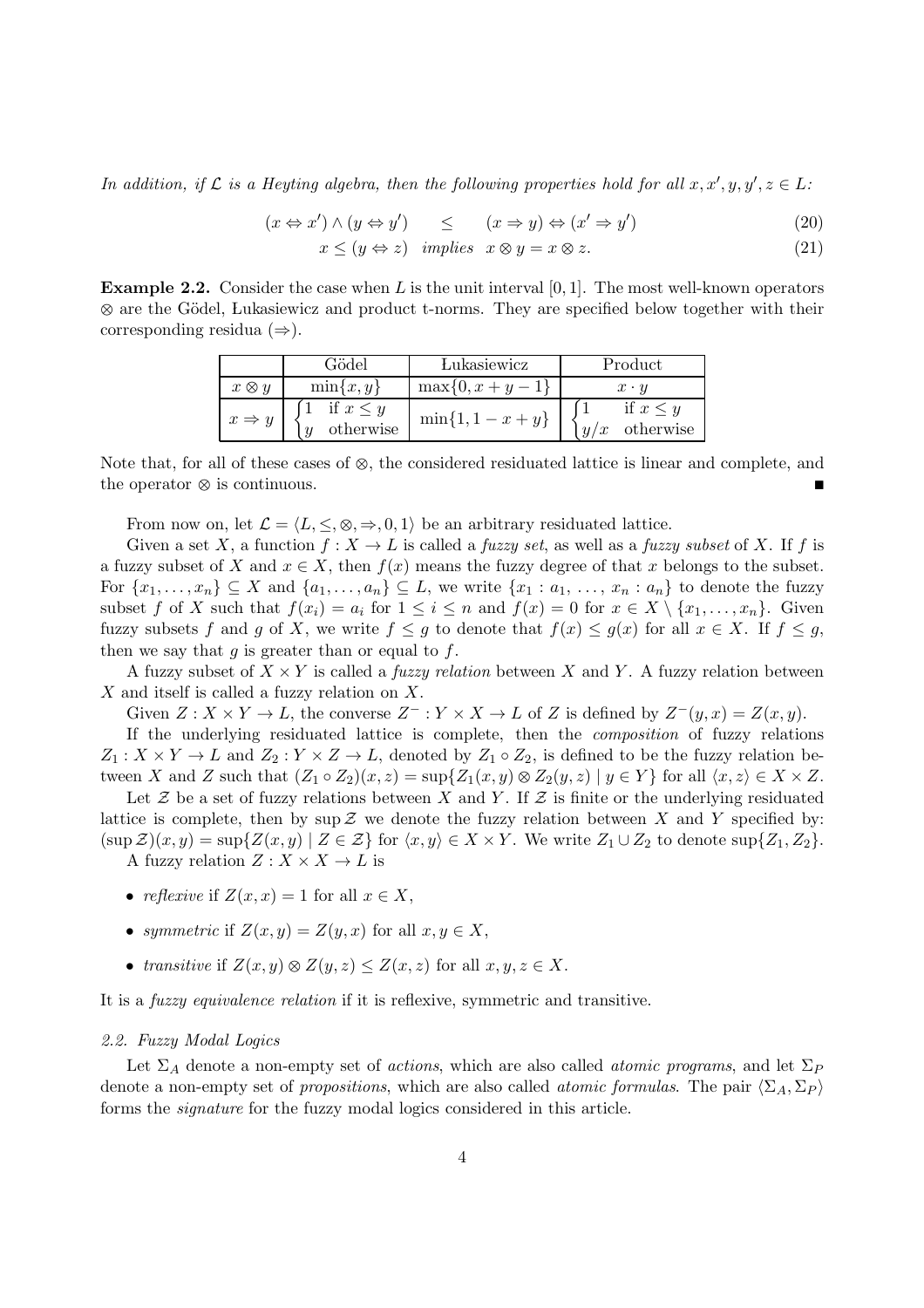Let  $\Phi \subseteq {\cup, \rightarrow, ?}$ . By  $fPDL^{-\Phi}$  we denote the fuzzy propositional dynamic logic without the union program constructor if  $\cup$  belongs to  $\Phi$ , without the test operator if ? belongs to  $\Phi$ , and without the full version of implication if  $\rightarrow$  belongs to  $\Phi$ .

In the following, an expression like  $\cup \notin \Phi$  can be read as "∪ is not excluded".

*Programs* and *formulas* of  $fPDL^{-\Phi}$  over a residuated lattice  $\mathcal{L} = \langle L, \leq, \otimes, \Rightarrow, 0, 1 \rangle$  are defined as follows:

- if  $\rho \in \Sigma_A$ , then  $\rho$  is a program of  $fPDL^{-\Phi}$ ,
- if  $\alpha$  and  $\beta$  are programs of  $fPDL^{-\Phi}$ , then
	- $\alpha \circ \beta$  and  $\alpha^*$  are programs of  $fPDL^{-\Phi}$ ,
	- if ∪ ∉ Φ, then  $\alpha$  ∪ β is a program of  $fPDL^{-\Phi}$ ,
	- if ? ∉ Φ and  $\varphi$  is a formula of  $fPDL^{-\Phi}$ , then  $\varphi$ ? is a program of  $fPDL^{-\Phi}$ ,
- if  $a \in L$ , then a is a formula of  $fPDL^{-\Phi}$ .
- if  $p \in \Sigma_P$ , then p is a formula of  $fPDL^{-\Phi}$ ,
- if  $\varphi$  and  $\psi$  are formulas of  $fPDL^{-\Phi}$ ,  $\alpha$  is a program of  $fPDL^{-\Phi}$  and  $a \in L$ , then  $\varphi \wedge \psi$ ,  $\varphi \vee \psi$ ,  $a \to \varphi, \varphi \to a, \neg \varphi, [\alpha] \varphi$  and  $\langle \alpha \rangle \varphi$  are formulas of  $fPDL^{-\Phi}$ .
- if  $\varphi$  and  $\psi$  are formulas of  $fPDL^{-\Phi}$  and  $\rightarrow \notin \Phi$ , then  $\varphi \rightarrow \psi$  is a formula of  $fPDL^{-\Phi}$ .

Note that, even when  $\rightarrow \in \Phi$ ,  $fPDL^{-\Phi}$  allows implications of the form  $a \rightarrow \varphi$  or  $\varphi \rightarrow a$  with  $a \in L$ . By fPDL we denote fPDL<sup>- $\Phi$ </sup> with  $\Phi = \emptyset$ . By fK<sup>0</sup> we denote the largest sublanguage of  $fPDL^{-\Phi}$  with  $\Phi = {\cup, \rightarrow, ?}$  that disallows the remaining program constructors  $(\alpha \circ \beta \text{ and } \alpha^*)$ and the formula constructors  $\neg \varphi, \varphi \lor \psi$  and  $[\alpha] \varphi$ . That is, formulas of  $fK^0$  are of the form a, p,  $\varphi \wedge \psi$ ,  $a \to \varphi$ ,  $\varphi \to a$  or  $\langle \varrho \rangle \varphi$ , where  $a \in L$ ,  $p \in \Sigma_P$ ,  $\varrho \in \Sigma_A$ , and  $\varphi$  and  $\psi$  are formulas of  $fK^0$ .

We use letters like

- $\rho$  to denote actions from  $\Sigma_A$ ,
- p and q to denote propositions from  $\Sigma_P$ ,
- $a$  and  $b$  to denote values from  $L$ ,
- $\varphi$  and  $\psi$  to denote formulas,
- $\alpha$  and  $\beta$  to denote programs.

Given a finite set  $\Gamma = {\varphi_1, \ldots, \varphi_n}$  with  $n \leq 0$ , we denote

$$
\begin{array}{rcl}\n\bigwedge \Gamma & = & \varphi_1 \wedge \ldots \wedge \varphi_n \wedge 1, \\
\bigotimes \Gamma & = & \varphi_1 \otimes \cdots \otimes \varphi_n \otimes 1.\n\end{array}
$$

<span id="page-4-0"></span>**Definition 2.3.** A fuzzy Kripke model over a signature  $\langle \Sigma_A, \Sigma_P \rangle$  and a residuated lattice  $\mathcal{L} =$  $\langle L, \leq, \otimes, \Rightarrow, 0, 1 \rangle$  is a pair  $\mathcal{M} = \langle \Delta^{\mathcal{M}}, \cdot^{\mathcal{M}} \rangle$ , where  $\Delta^{\mathcal{M}}$  is a non-empty set, called the *domain*, and <sup>M</sup> is the interpretation function that maps each  $p \in \Sigma_P$  to a fuzzy set  $p^{\mathcal{M}} : \Delta^{\mathcal{M}} \to L$  and maps each  $\rho \in \Sigma_A$  to a fuzzy relation  $\rho^{\mathcal{M}} : \Delta^{\mathcal{M}} \times \Delta^{\mathcal{M}} \to L$ . The interpretation function is extended to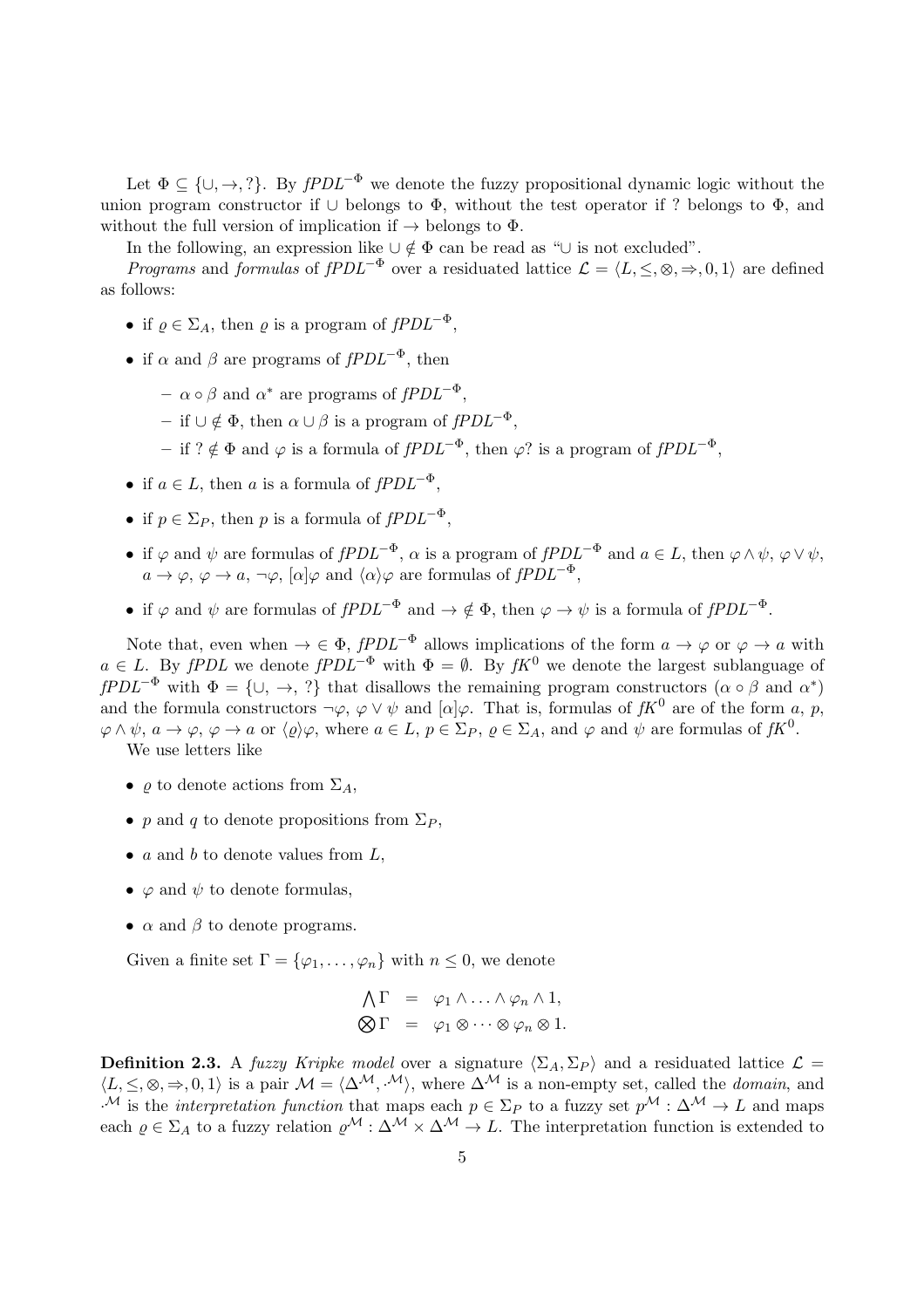complex programs and formulas as follows, under the condition that the used suprema and infima exist (e.g., by requiring  $\mathcal L$  to be complete or  $\mathcal M$  to be witnessed as defined shortly).

$$
(\varphi)^{\mathcal{M}}(x, y) = (\text{if } x = y \text{ then } \varphi^{\mathcal{M}}(x) \text{ else } 0)
$$
  
\n
$$
(\alpha \cup \beta)^{\mathcal{M}}(x, y) = \alpha^{\mathcal{M}}(x, y) \vee \beta^{\mathcal{M}}(x, y)
$$
  
\n
$$
(\alpha \circ \beta)^{\mathcal{M}}(x, y) = \sup \{\alpha^{\mathcal{M}}(x, z) \otimes \beta^{\mathcal{M}}(z, y) \mid z \in \Delta^{\mathcal{M}}\}
$$
  
\n
$$
(\alpha^*)^{\mathcal{M}}(x, y) = \sup \{\bigotimes \{\alpha^{\mathcal{M}}(x_i, x_{i+1}) \mid 0 \le i < n\} \mid n \ge 0, x_0, \dots, x_n \in \Delta^{\mathcal{M}}, x_0 = x, x_n = y\}
$$
  
\n
$$
\alpha^{\mathcal{M}}(x) = a
$$
  
\n
$$
(\varphi \wedge \psi)^{\mathcal{M}}(x) = \varphi^{\mathcal{M}}(x) \wedge \psi^{\mathcal{M}}(x)
$$
  
\n
$$
(\varphi \vee \psi)^{\mathcal{M}}(x) = (\varphi^{\mathcal{M}}(x) \vee \psi^{\mathcal{M}}(x))
$$
  
\n
$$
(\varphi \rightarrow \psi)^{\mathcal{M}}(x) = (\varphi^{\mathcal{M}}(x) \Rightarrow \psi^{\mathcal{M}}(x))
$$
  
\n
$$
(\neg \varphi)^{\mathcal{M}}(x) = (\varphi \rightarrow 0)^{\mathcal{M}}(x)
$$
  
\n
$$
((\alpha)\varphi)^{\mathcal{M}}(x) = \inf \{\alpha^{\mathcal{M}}(x, y) \Rightarrow \varphi^{\mathcal{M}}(y) \mid y \in S\}
$$
  
\n
$$
((\alpha)\varphi)^{\mathcal{M}}(x) = \sup \{\alpha^{\mathcal{M}}(x, y) \otimes \varphi^{\mathcal{M}}(y) \mid y \in S\}.
$$

Ë

 $\blacksquare$ 

**Example 2.4.** Let  $\Sigma_A = \{\varrho\}, \Sigma_P = \{p\}$  and let L be the unit interval [0, 1]. Consider the fuzzy Kripke model M specified by  $\Delta^{\mathcal{M}} = \{u, v, w\}$ ,  $p^{\mathcal{M}} = \{u : 0.9, v : 0.5, w : 0.8\}$ ,  $\varrho^{\mathcal{M}} = \{\langle u, v \rangle : 0.6, w : 0.8\}$  $\langle u, w \rangle$ : 0.7} and depicted below:



The values  $\varphi^{\mathcal{M}}(u)$  for some example formulas  $\varphi$  using the Gödel, Lukasiewicz or product t-norm  $\otimes$ are given below:

|                                                  | Gödel   | Lukasiewicz | Product |
|--------------------------------------------------|---------|-------------|---------|
| $({\langle \varrho \rangle} p)^{\mathcal{M}}(u)$ | 0.7     | 0.5         | 0.56    |
| $([\varrho]p)^{\mathcal{M}}(u)$                  | $0.5\,$ | 0.9         | 5/6     |
| $(\langle \varrho^* \rangle p)^{\mathcal{M}}(u)$ | 0.9     | 0.9         | 0.9     |
| $\sqrt{(\rho^* p)^{\mathcal{M}}(u)}$             | 0.5     | 0.9         | 5/6     |

A fuzzy Kripke model M is *witnessed* w.r.t.  $fPDL^{-\Phi}$  if every infinite set under the infimum (resp. supremum) operator in Definition [2.3](#page-4-0) has a smallest (resp. biggest) element when considering only formulas and programs of  $fPDL^{-\Phi}$  (cf. [\[15](#page-18-11)]). The notion of whether a fuzzy Kripke model M is witnessed w.r.t.  $fK^0$  is defined analogously by restricting to formulas and programs of  $fK^0$ .

A fuzzy Kripke model M is *image-finite* if, for every  $x \in \Delta^{\mathcal{M}}$  and every  $\rho \in \Sigma_A$ , the set  ${y \in \Delta^{\mathcal{M}} \mid \varrho^{\mathcal{M}}(x, y) > 0}$  is finite. It is *finite* if  $\Delta^{\mathcal{M}}$ ,  $\Sigma_A$  and  $\Sigma_P$  are finite.

Observe that every finite fuzzy Kripke model is witnessed w.r.t.  $fPDL^{-\Phi}$  (and hence also w.r.t.  $fK^0$ ) and every image-finite fuzzy Kripke model is witnessed w.r.t.  $fK^0$ . If the underlying residuated lattice is finite, then all fuzzy Kripke models are witnessed w.r.t.  $fPDL^{-\Phi}$ .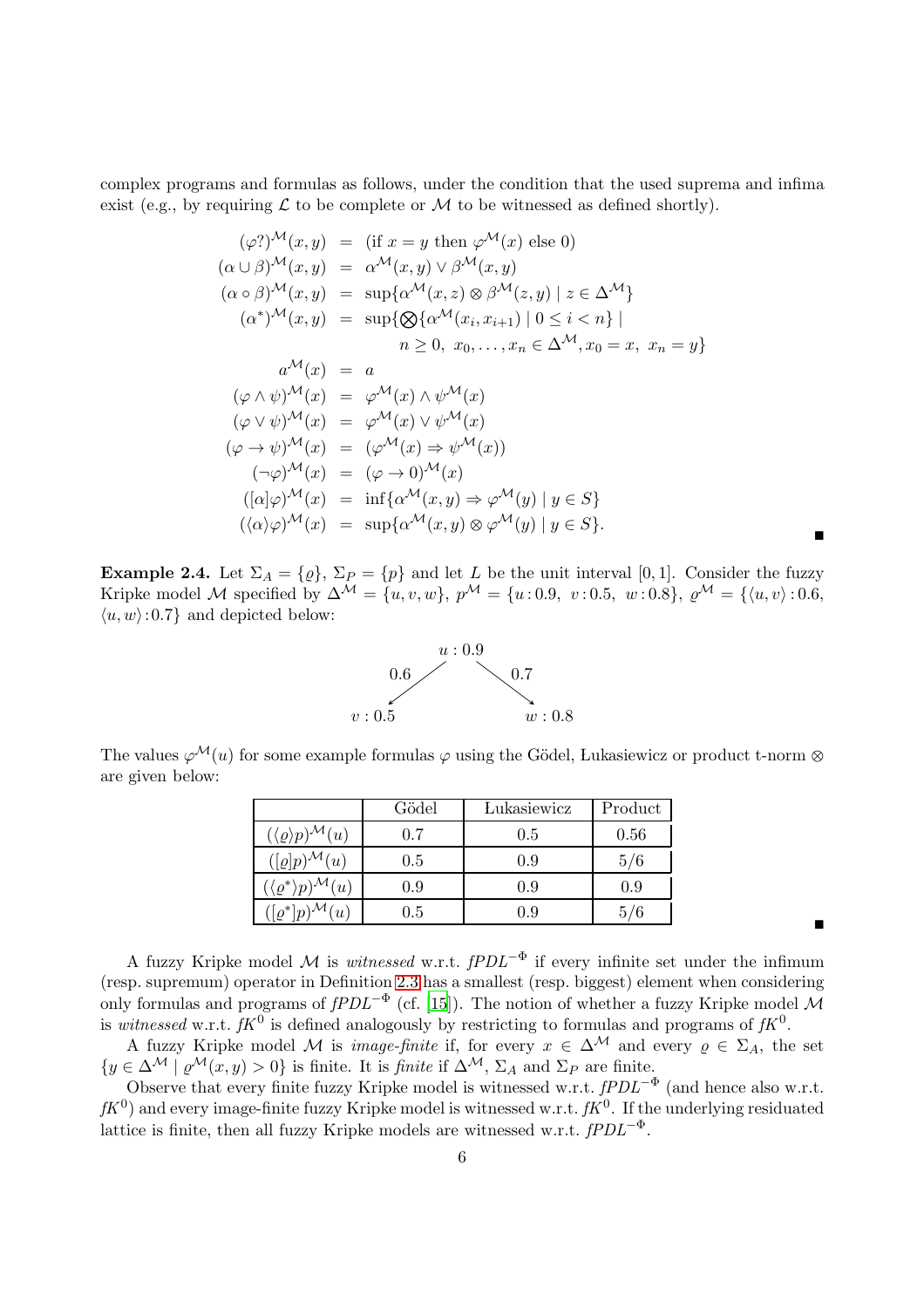# <span id="page-6-0"></span>3. Fuzzy Bisimulations between Kripke Models

In this section, we define fuzzy bisimulations between fuzzy Kripke models, then state and prove some of their basic properties. The relationship with fuzzy bisimulations between fuzzy automata [\[6](#page-17-6)] is presented in [Appendix B.](#page-20-0)

<span id="page-6-3"></span>**Definition 3.1.** Given fuzzy Kripke models M and M', a fuzzy relation  $Z : \Delta^{\mathcal{M}} \times \Delta^{\mathcal{M}'} \to L$  is called a *fuzzy bisimulation* between M and M' if the following conditions hold for all  $p \in \Sigma_P$ ,  $\rho \in \Sigma_A$  and all possible values for the free variables:

<span id="page-6-2"></span>
$$
Z(x, x') \le (p^{\mathcal{M}}(x) \Leftrightarrow p^{\mathcal{M}'}(x))
$$
\n<sup>(22)</sup>

$$
\exists y' \in \Delta^{\mathcal{M}'} \left( Z(x, x') \otimes \varrho^{\mathcal{M}}(x, y) \le \varrho^{\mathcal{M}'}(x', y') \otimes Z(y, y') \right) \tag{23}
$$

$$
\exists y \in \Delta^{\mathcal{M}} \ (Z(x, x') \otimes \varrho^{\mathcal{M}'}(x', y') \le \varrho^{\mathcal{M}}(x, y) \otimes Z(y, y')). \tag{24}
$$

<span id="page-6-4"></span>**Proposition 3.2.** Suppose that the underlying residuated lattice is complete. If Z is a fuzzy bisimulation between fuzzy Kripke models  $M$  and  $M'$ , then it satisfies the following conditions for all  $x \in \Delta^{\mathcal{M}}, x' \in \Delta^{\mathcal{M}'}$  and  $\rho \in \Sigma_A$ :

<span id="page-6-1"></span>
$$
Z(x, x') \le \inf \{ p^{\mathcal{M}}(x) \Leftrightarrow p^{\mathcal{M}'}(x) \mid p \in \Sigma_P \} \tag{25}
$$

$$
Z^{-} \circ \varrho^{\mathcal{M}} \leq \varrho^{\mathcal{M}'} \circ Z^{-}
$$
  
\n
$$
Z \circ \varrho^{\mathcal{M}'} \leq \varrho^{\mathcal{M}} \circ Z.
$$
\n(26)

Conversely, if the underlying residuated lattice is also linear, fuzzy Kripke models M and M′ are image-finite and  $Z : \Delta^{\mathcal{M}} \times \Delta^{\mathcal{M}'} \to L$  is a fuzzy relation satisfying the conditions [\(25\)](#page-6-1)–[\(27\)](#page-6-1), then  $Z$  is a fuzzy bisimulation between  $M$  and  $M'$ .

The proof of this proposition is straightforward.

The above proposition is related to Remark 3.4 of [\[19\]](#page-18-5). In [\[11\]](#page-18-4), Fan studied fuzzy bisimulations that are defined for fuzzy Kripke models (over a signature with  $|\Sigma_A| = 1$ ) using conditions like [\(25\)](#page-6-1)–  $(27)$  and the Gödel semantics over the unit interval  $[0, 1]$ . In [\[19\]](#page-18-5), Nguyen *et al.* studied fuzzy bisimulations that are defined for interpretations in description logics using conditions like [\(22\)](#page-6-2)–  $(24)$  and the Gödel semantics over the unit interval [0, 1]. Note that the residuated lattices used in both the works [\[11,](#page-18-4) [19\]](#page-18-5) are linear, complete and use a fixed operator  $\otimes$ , which is the Gödel t-norm. The relationship between  $(22)$ – $(24)$  and  $(25)$ – $(27)$  is characterized by the above proposition. On one hand, the conditions  $(22)$ – $(24)$  do not require the underlying residuated lattice to be complete and, as discussed in [\[19](#page-18-5)], the style is appropriate for the extension that deals with number restrictions (in description logics) and graded modalities. On the other hand, when restricting to complete residuated lattices and the case without graded modalities, the conditions  $(25)-(27)$  $(25)-(27)$  are weaker and make the notion of fuzzy bisimulation stronger for non-image-finite fuzzy Kripke models.

**Example 3.3.** Let  $\Sigma_A = \{\varrho\}$ ,  $\Sigma_P = \{p\}$  and  $L = [0, 1]$ . Consider the fuzzy Kripke models M and M′ depicted and specified below.

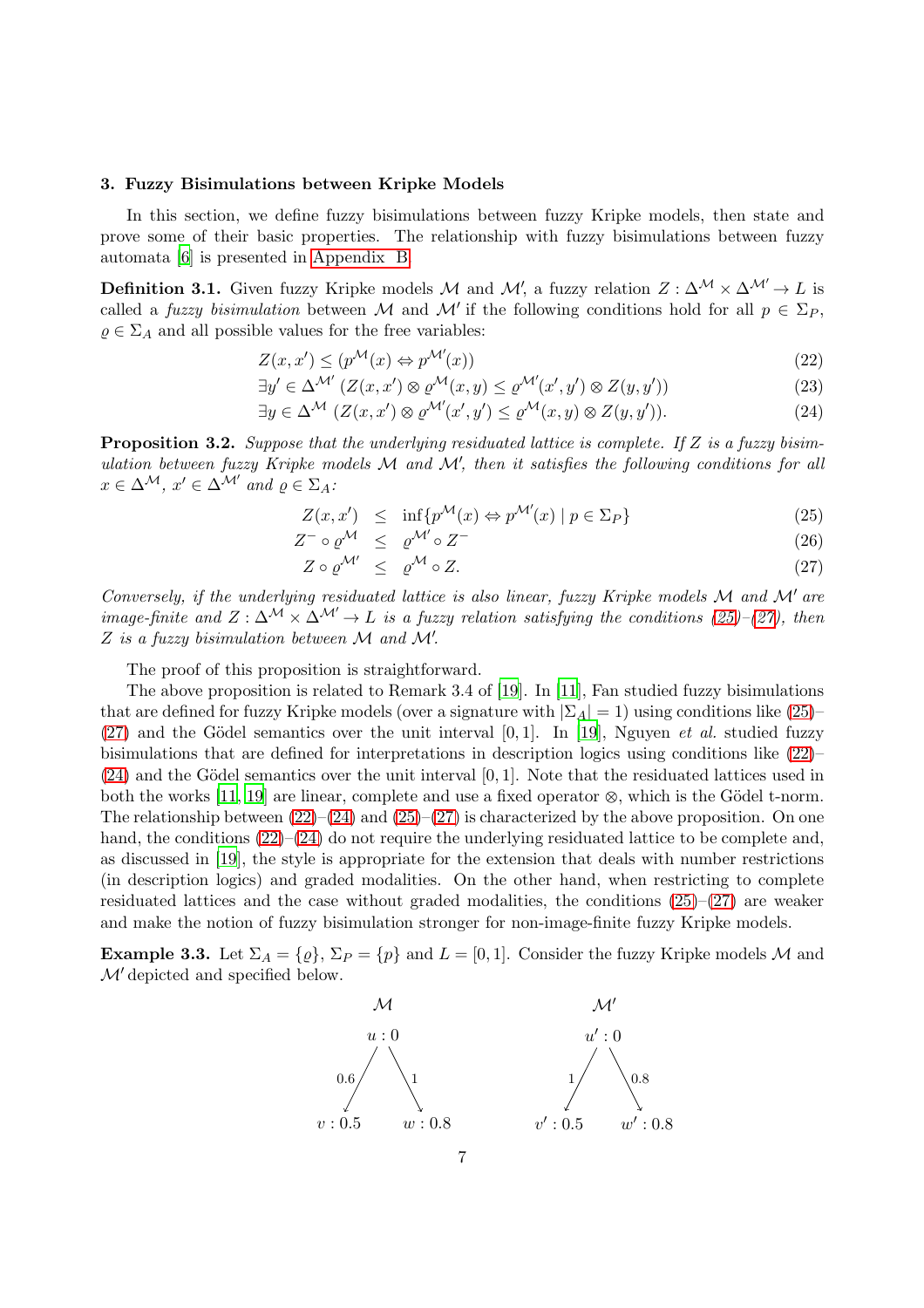- $\Delta^{\mathcal{M}} = \{u, v, w\}, \ \ \Delta^{\mathcal{M}'} = \{u', v', w'\},\$
- $p^{\mathcal{M}} = \{u:0, v:0.5, w:0.8\}, p^{\mathcal{M}'} = \{u':0, v':0.5, w':0.8\},\}$
- $\varrho^{\mathcal{M}} = \{ \langle u, v \rangle : 0.6, \langle u, w \rangle : 1 \}, \quad \varrho^{\mathcal{M}'} = \{ \langle u', v' \rangle : 1, \langle u', w' \rangle : 0.8 \}.$

In the case when  $\otimes$  is the Gödel, Lukasiewicz or product t-norm, the greatest fuzzy bisimulation Z between  $M$  and  $M'$  can be computed as follows:

- $Z(v, v') = (0.5 \Leftrightarrow 0.5) = 1, \ Z(w, w') = (0.8 \Leftrightarrow 0.8) = 1;$
- $Z(v, w') = (0.5 \Leftrightarrow 0.8), Z(w, v') = (0.8 \Leftrightarrow 0.5);$
- $Z(v, u') \le (0.5 \Leftrightarrow 0) = 0, \ Z(w, u') \le (0.8 \Leftrightarrow 0) = 0;$
- $Z(u, v') \le (0 \Leftrightarrow 0.5) = 0, \ Z(u, w') \le (0 \Leftrightarrow 0.8) = 0;$
- $(\varrho^{\mathcal{M}'} \circ Z^-)(u', v) = 1$ ,  $(\varrho^{\mathcal{M}'} \circ Z^-)(u', w) = \max\{0.8, (0.8 \Leftrightarrow 0.5)\} = 0.8$ , thus, the condition [\(26\)](#page-6-1) only requires  $Z(u, u') \leq 0.8$ ;
- $(\varrho^{\mathcal{M}} \circ Z)(u, w') = 1$ ,  $(\varrho^{\mathcal{M}} \circ Z)(u, v') = \max\{0.6, (0.8 \Leftrightarrow 0.5)\},$ thus, the condition [\(27\)](#page-6-1) only requires  $Z(u, u') \leq \max\{0.6, (0.8 \Leftrightarrow 0.5)\};$
- therefore,  $Z(u, u') = \max\{0.6, (0.8 \Leftrightarrow 0.5)\}.$

That is,

• if  $\otimes$  is the Gödel t-norm, then

$$
Z = \{ \langle u, u' \rangle : 0.6, \langle v, v' \rangle : 1, \langle w, w' \rangle : 1, \langle v, w' \rangle : 0.5, \langle w, v' \rangle : 0.5 \};
$$

• if  $\otimes$  is the Lukasiewicz t-norm, then

$$
Z = \{ \langle u, u' \rangle : 0.7, \langle v, v' \rangle : 1, \langle w, w' \rangle : 1, \langle v, w' \rangle : 0.7, \langle w, v' \rangle : 0.7 \};
$$

• if  $\otimes$  is the product t-norm, then

$$
Z = \{ \langle u, u' \rangle : 0.625, \langle v, v' \rangle : 1, \langle w, w' \rangle : 1, \langle v, w' \rangle : 0.625, \langle w, v' \rangle : 0.625 \}.
$$

<span id="page-7-1"></span>A fuzzy bisimulation between M and itself is called a *fuzzy auto-bisimulation* of M.

<span id="page-7-0"></span>**Proposition 3.4.** Let  $M$ ,  $M'$  and  $M''$  be fuzzy Kripke models.

- 1. The function  $\langle \lambda \langle x, x' \rangle \in \Delta^{\mathcal{M}} \times \Delta^{\mathcal{M}}$ . if  $x = x'$  then 1 else 0) is a fuzzy auto-bisimulation of M.
- <span id="page-7-2"></span>2. If Z is a fuzzy bisimulation between M and M', then  $Z^-$  is a fuzzy bisimulation between M' and M.
- <span id="page-7-3"></span>3. If the underlying residuated lattice is complete,  $Z_1$  is a fuzzy bisimulation between M and  $\mathcal{M}'$ , and  $Z_2$  is a fuzzy bisimulation between  $\mathcal{M}'$  and  $\mathcal{M}''$ , then  $Z_1 \circ Z_2$  is a fuzzy bisimulation between  $M$  and  $M''$ .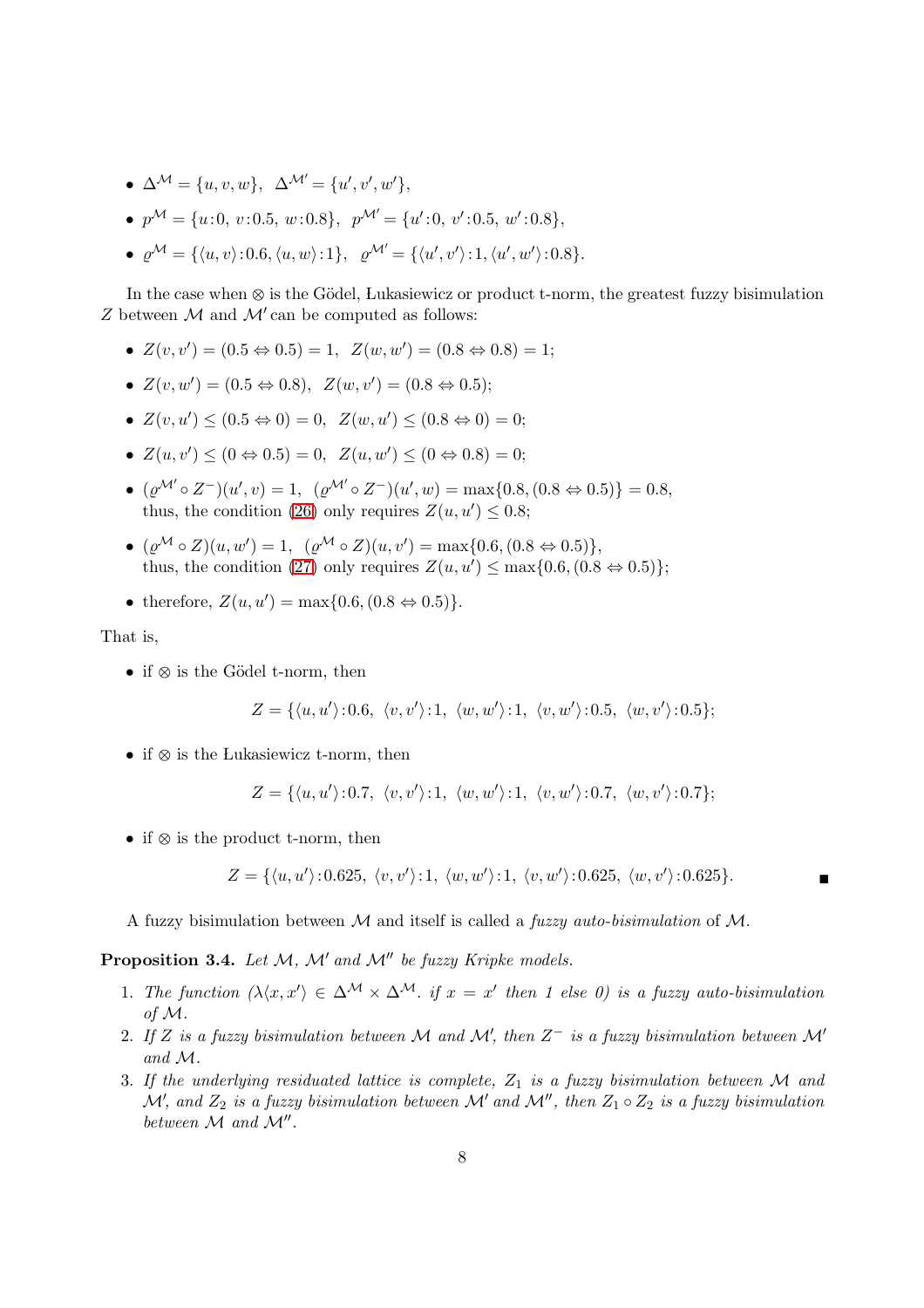# 4. If the underlying residuated lattice is linear and  $\mathcal Z$  is a finite set of fuzzy bisimulations between  $\overline{\mathcal{M}}$  and  $\mathcal{M}'$ , then sup  $\mathcal Z$  is also a fuzzy bisimulation between  $\mathcal M$  and  $\mathcal M'$ .

PROOF. The proofs of the first two assertions are straightforward.

Consider the third assertion and assume that the premises hold. We have to show that  $Z_1 \circ Z_2$ satisfies the conditions  $(22)$ – $(24)$ .

• Consider the condition [\(22\)](#page-6-2). Let  $x \in \Delta^{\mathcal{M}}, x' \in \Delta^{\mathcal{M}'}, x'' \in \Delta^{\mathcal{M}''}$  and  $p \in \Sigma_P$ . We have that

$$
Z_1(x, x') \le (p^{\mathcal{M}}(x) \Leftrightarrow p^{\mathcal{M}'}(x))
$$
  

$$
Z_2(x', x'') \le (p^{\mathcal{M}'}(x') \Leftrightarrow p^{\mathcal{M}''}(x'')).
$$

Due to [\(15\)](#page-2-0),  $(p^{\mathcal{M}}(x) \Leftrightarrow p^{\mathcal{M}'}(x)) \otimes (p^{\mathcal{M}'}(x') \Leftrightarrow p^{\mathcal{M}''}(x'')) \leq (p^{\mathcal{M}}(x) \Leftrightarrow p^{\mathcal{M}''}(x''))$ . By [\(2\)](#page-2-0), it follows that

$$
Z_1(x, x') \otimes Z_2(x', x'') \le (p^{\mathcal{M}}(x) \Leftrightarrow p^{\mathcal{M}''}(x'')).
$$

Therefore,  $(Z_1 \circ Z_2)(x, x'') \leq (p^{\mathcal{M}}(x) \Leftrightarrow p^{\mathcal{M}''}(x''))$ , which completes the proof of [\(22\)](#page-6-2).

• Consider the condition [\(23\)](#page-6-2). Let  $x, y \in \Delta^{\mathcal{M}}, x'' \in \Delta^{\mathcal{M}''}$  and  $\varrho \in \Sigma_A$ . We need to show that there exists  $y'' \in \Delta^{\mathcal{M}''}$  such that

<span id="page-8-2"></span>
$$
(Z_1 \circ Z_2)(x, x'') \otimes \varrho^{\mathcal{M}}(x, y) \leq \varrho^{\mathcal{M}''}(x'', y'') \otimes (Z_1 \circ Z_2)(y, y''). \tag{28}
$$

Let x' be an arbitrary element of  $\Delta^{\mathcal{M}}$ . Since  $Z_1$  is a fuzzy bisimulation between M and M', there exists  $y' \in \mathcal{M}'$  such that

<span id="page-8-0"></span>
$$
Z_1(x, x') \otimes \varrho^{\mathcal{M}}(x, y) \le \varrho^{\mathcal{M}'}(x', y') \otimes Z_1(y, y'). \tag{29}
$$

Since  $Z_2$  is a fuzzy bisimulation between  $\mathcal{M}'$  and  $\mathcal{M}''$ , there exists  $y'' \in \mathcal{M}''$  such that

<span id="page-8-1"></span>
$$
Z_2(x',x'') \otimes \varrho^{\mathcal{M}'}(x',y') \leq \varrho^{\mathcal{M}''}(x'',y'') \otimes Z_2(y',y''). \tag{30}
$$

By  $(29)$ ,  $(30)$  and  $(2)$ , we have that

$$
Z_2(x',x'') \otimes Z_1(x,x') \otimes \varrho^{\mathcal{M}}(x,y) \leq Z_2(x',x'') \otimes \varrho^{\mathcal{M}'}(x',y') \otimes Z_1(y,y')
$$
  
\n
$$
\leq \varrho^{\mathcal{M}''}(x'',y'') \otimes Z_2(y',y'') \otimes Z_1(y,y')
$$
  
\n
$$
\leq \varrho^{\mathcal{M}''}(x'',y'') \otimes (Z_1 \circ Z_2)(y,y'')
$$
,

which implies [\(28\)](#page-8-2) since x' is an arbitrary element of  $\Delta^{\mathcal{M}}$ .

• The condition  $(24)$  can be proved analogously.

Consider now the fourth assertion and assume that the premises hold. It is sufficient to consider the case when  $\mathcal{Z} = \{Z_1, Z_2\}$ . We need to prove that  $Z_1 \cup Z_2$  satisfies the conditions [\(22\)](#page-6-2)–[\(24\)](#page-6-2).

• Consider the condition [\(22\)](#page-6-2). Let  $x \in \Delta^{\mathcal{M}}$ ,  $x' \in \Delta^{\mathcal{M}'}$  and  $p \in \Sigma_P$ . Since  $Z_1$  and  $Z_2$  are fuzzy bisimulations between M and M', we have that  $Z_1(x, x') \leq (p^{\mathcal{M}}(x) \Leftrightarrow p^{\mathcal{M}'}(x))$  and  $Z_2(x,x') \leq (p^{\mathcal{M}}(x) \Leftrightarrow p^{\mathcal{M}'}(x))$ . Hence,  $(Z_1 \cup Z_2)(x,x') \leq (p^{\mathcal{M}}(x) \Leftrightarrow p^{\mathcal{M}'}(x))$ .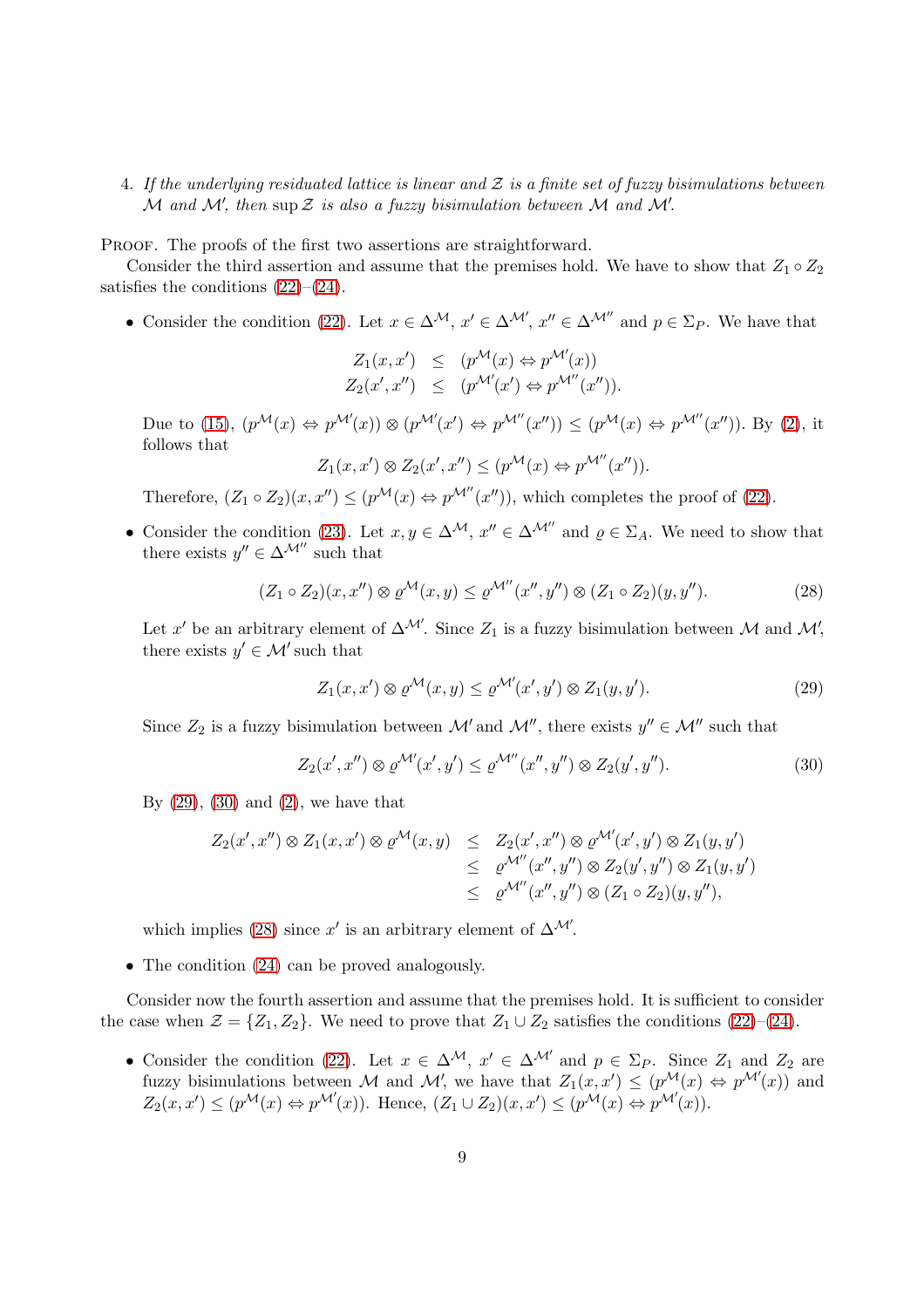• Consider the condition [\(23\)](#page-6-2). Let  $x, y \in \Delta^{\mathcal{M}}$ ,  $x' \in \Delta^{\mathcal{M}'}$  and  $\varrho \in \Sigma_A$ . We need to show that there exists  $y' \in \Delta^{\mathcal{M}'}$  such that

$$
(Z_1 \cup Z_2)(x, x') \otimes \varrho^{\mathcal{M}}(x, y) \le \varrho^{\mathcal{M}'}(x', y') \otimes (Z_1 \cup Z_2)(y, y'). \tag{31}
$$

Without loss of generality, assume that  $Z_1(x, x') \leq Z_2(x, x')$ . Since  $Z_2$  is a fuzzy bisimulation between M and M', there exists  $y' \in \Delta^{\mathcal{M}'}$  such that

$$
Z_2(x, x') \otimes \varrho^{\mathcal{M}}(x, y) \leq \varrho^{\mathcal{M}'}(x', y') \otimes Z_2(y, y').
$$

Thus,

$$
(Z_1 \cup Z_2)(x, x') \otimes \varrho^{\mathcal{M}}(x, y) = Z_2(x, x') \otimes \varrho^{\mathcal{M}}(x, y)
$$
  
\n
$$
\leq \varrho^{\mathcal{M}'}(x', y') \otimes Z_2(y, y')
$$
  
\n
$$
\leq \varrho^{\mathcal{M}'}(x', y') \otimes (Z_1 \cup Z_2)(y, y').
$$

• The condition  $(24)$  can be proved analogously.

<span id="page-9-5"></span>Corollary 3.5. Let  $\mathcal M$  be a fuzzy Kripke model. If Z is the greatest fuzzy auto-bisimulation of  $\mathcal M$ and the underlying residuated lattice is complete, then  $Z$  is a fuzzy equivalence relation.

PROOF. Suppose that Z is the greatest fuzzy auto-bisimulation of  $\mathcal M$  and the underlying residuated lattice is complete. By the assertion [1](#page-7-0) of Proposition [3.4,](#page-7-1) Z is reflexive. By the assertion [2](#page-7-2) of Proposition [3.4,](#page-7-1)  $Z^-$  is a fuzzy auto-bisimulation of M. Hence,  $Z^- \leq Z$  and Z is symmetric. By the assertion [3](#page-7-3) of Proposition [3.4,](#page-7-1)  $Z \circ Z$  is a fuzzy auto-bisimulation of M. Hence,  $Z \circ Z \leq Z$  and Z is transitive. Therefore, Z is a fuzzy equivalence relation.

#### <span id="page-9-0"></span>4. Invariance Results

We say that a formula  $\varphi$  is *invariant* under fuzzy bisimulations w.r.t.  $fPDL^{-\Phi}$  if, for every fuzzy Kripke models M and M' that are witnessed w.r.t.  $fPDL^{-\Phi}$  and for every fuzzy bisimulation Z between M and M',  $Z(x, x') \leq (\varphi^{\mathcal{M}}(x) \Leftrightarrow \varphi^{\mathcal{M}'}(x'))$  for all  $x \in \Delta^{\mathcal{M}}$  and  $x' \in \Delta^{\mathcal{M}'}$ .

<span id="page-9-4"></span>**Theorem 4.1.** All formulas of  $fPDL^{-\Phi}$  are invariant under fuzzy bisimulations w.r.t.  $fPDL^{-\Phi}$  if the underlying residuated lattice  $\mathcal L$  satisfies the following conditions:

<span id="page-9-1"></span>
$$
if \cup \notin \Phi, \text{ then } \mathcal{L} \text{ is linear};\tag{32}
$$

$$
if \to \notin \Phi \text{ or } ? \notin \Phi, \text{ then } \mathcal{L} \text{ is a Heyting algebra.}
$$
 (33)

<span id="page-9-3"></span>This theorem is an immediate consequence of the following lemma.

**Lemma 4.2.** Let M and M' be fuzzy Kripke models that are witnessed w.r.t.  $fPDL^{-\Phi}$  and Z a fuzzy bisimulation between  $\mathcal M$  and  $\mathcal M'$ . Suppose that the underlying residuated lattice satisfies the conditions [\(32\)](#page-9-1) and [\(33\)](#page-9-1). Then, the following properties hold for every formula  $\varphi$  of fPDL<sup>- $\Phi$ </sup>, every program  $\alpha$  of  $fPDL^{-\Phi}$  and every possible values of the free variables:

<span id="page-9-2"></span>
$$
Z(x, x') \le (\varphi^{\mathcal{M}}(x) \Leftrightarrow \varphi^{\mathcal{M}'}(x')) \tag{34}
$$

$$
\exists y' \in \Delta^{\mathcal{M}'} \left( Z(x, x') \otimes \alpha^{\mathcal{M}}(x, y) \leq \alpha^{\mathcal{M}'}(x', y') \otimes Z(y, y') \right) \tag{35}
$$

$$
\exists y \in \Delta^{\mathcal{M}} \ (Z(x, x') \otimes \alpha^{\mathcal{M}'}(x', y') \leq \alpha^{\mathcal{M}}(x, y) \otimes Z(y, y')). \tag{36}
$$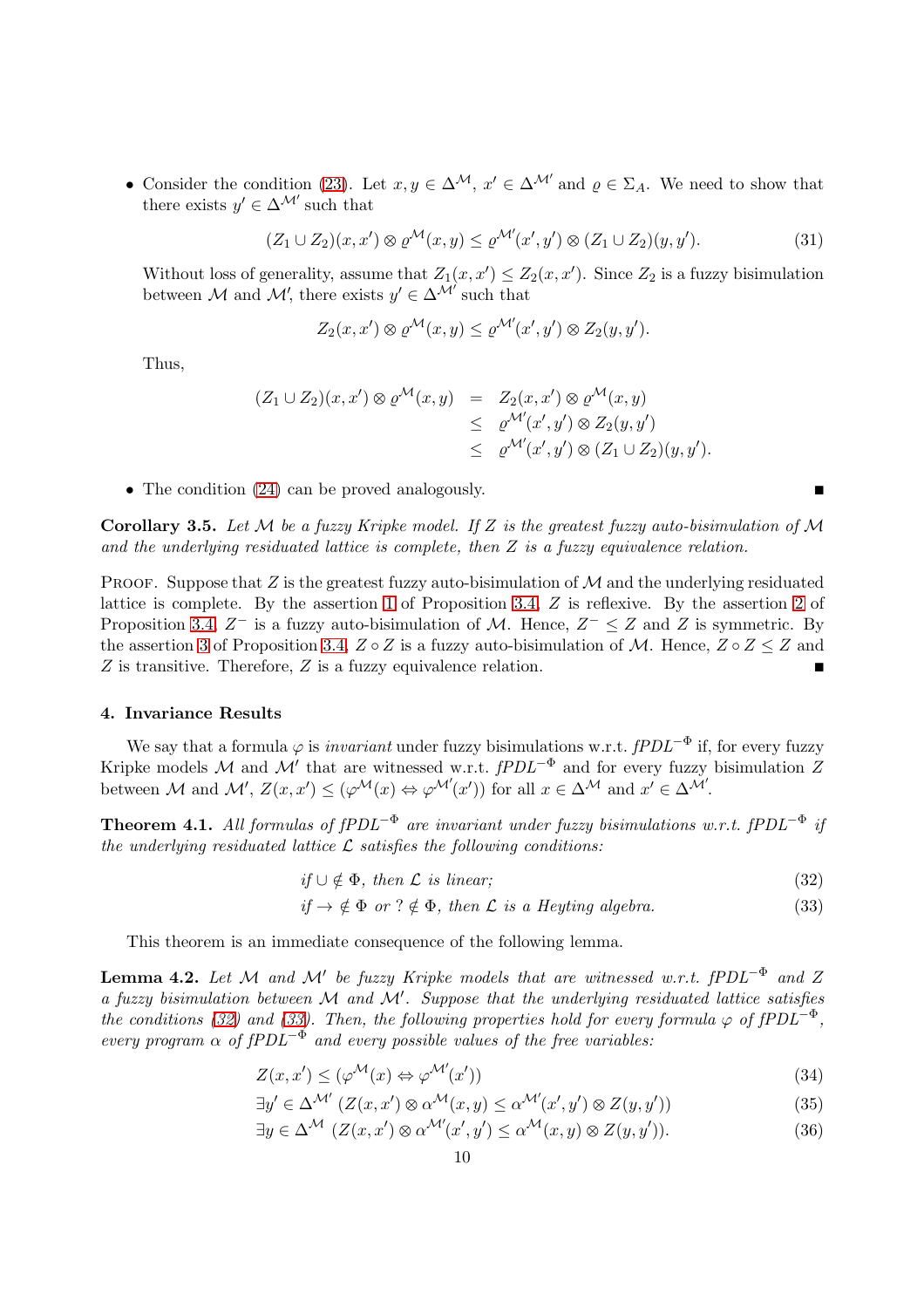PROOF. We prove this lemma by induction on the structures of  $\varphi$  and  $\alpha$ . First, consider the assertion [\(35\)](#page-9-2). Let  $x, y \in \Delta^{\mathcal{M}}$  and  $x' \in \Delta^{\mathcal{M}'}$ . It suffices to show that there exists  $y' \in \Delta^{\mathcal{M}'}$  such that

<span id="page-10-0"></span>
$$
Z(x, x') \otimes \alpha^{\mathcal{M}}(x, y) \leq \alpha^{\mathcal{M}'}(x', y') \otimes Z(y, y'). \tag{37}
$$

The base case occurs when  $\alpha$  is an atomic program and follows from [\(23\)](#page-6-2). The induction steps are given below.

• Case  $\alpha = (\psi)$  (and  $? \notin \Phi$ ): If  $x \neq y$ , then  $\alpha^{\mathcal{M}}(x, y) = 0$  and, by [\(5\)](#page-2-0), the assertion [\(37\)](#page-10-0) clearly holds. Suppose  $x = y$  and take  $y' = x'$ . By the induction assumption of [\(34\)](#page-9-2),  $Z(x, x') \leq (\psi^{\mathcal{M}}(x) \Leftrightarrow \psi^{\mathcal{M}'}(x'))$ . Hence, by [\(21\)](#page-3-0),

$$
Z(x, x') \otimes \psi^{\mathcal{M}}(x) = Z(x, x') \otimes \psi^{\mathcal{M}'}(x'),
$$

which implies [\(37\)](#page-10-0).

• Case  $\alpha = \beta \cup \gamma$  (and  $\cup \notin \Phi$ ): Without loss of generality, suppose  $\beta^{\mathcal{M}}(x, y) \geq \gamma^{\mathcal{M}}(x, y)$ . Thus,  $\alpha^{\mathcal{M}}(x,y) = \beta^{\mathcal{M}}(x,y)$ . By the induction assumption of [\(35\)](#page-9-2), there exists  $y' \in \Delta^{\mathcal{M}'}$  such that

$$
Z(x, x') \otimes \beta^{\mathcal{M}}(x, y) \leq \beta^{\mathcal{M}'}(x', y') \otimes Z(y, y').
$$

Thus,

$$
Z(x, x') \otimes \alpha^{\mathcal{M}}(x, y) = Z(x, x') \otimes \beta^{\mathcal{M}}(x, y)
$$
  
\n
$$
\leq \beta^{\mathcal{M}'}(x', y') \otimes Z(y, y')
$$
  
\n
$$
\leq \alpha^{\mathcal{M}'}(x', y') \otimes Z(y, y').
$$

• Case  $\alpha = \beta \circ \gamma$ : Since M is witnessed w.r.t. fPDL<sup>- $\Phi$ </sup>, there exists  $z \in \Delta^{\mathcal{M}}$  such that  $\alpha^{\mathcal{M}}(x,y) = \beta^{\mathcal{M}}(x,z) \otimes \gamma^{\mathcal{M}}(z,y)$ . By the induction assumption of [\(35\)](#page-9-2), there exist z' and y' such that:

$$
Z(x, x') \otimes \beta^{\mathcal{M}}(x, z) \leq \beta^{\mathcal{M}'}(x', z') \otimes Z(z, z')
$$
  

$$
Z(z, z') \otimes \gamma^{\mathcal{M}}(z, y) \leq \gamma^{\mathcal{M}'}(z', y') \otimes Z(y, y').
$$

Since  $\otimes$  is associative, it follows that

$$
Z(x, x') \otimes \alpha^{\mathcal{M}}(x, y) = Z(x, x') \otimes \beta^{\mathcal{M}}(x, z) \otimes \gamma^{\mathcal{M}}(z, y)
$$
  
\n
$$
\leq \beta^{\mathcal{M}'}(x', z') \otimes Z(z, z') \otimes \gamma^{\mathcal{M}}(z, y)
$$
  
\n
$$
\leq \beta^{\mathcal{M}'}(x', z') \otimes \gamma^{\mathcal{M}'}(z', y') \otimes Z(y, y')
$$
  
\n
$$
\leq \alpha^{\mathcal{M}'}(x', y') \otimes Z(y, y').
$$

• Case  $\alpha = \beta^*$ : Since M is witnessed w.r.t.  $fPDL^{-\Phi}$ , there exist  $x_0, \ldots, x_k \in \Delta^{\mathcal{M}}$  such that  $x_0 = x$ ,  $x_k = y$  and

$$
\alpha^{\mathcal{M}}(x,y) = \beta^{\mathcal{M}}(x_0,x_1) \otimes \cdots \otimes \beta^{\mathcal{M}}(x_{k-1},x_k).
$$

Let  $x'_0 = x'$ . By the induction assumption of [\(35\)](#page-9-2), there exist  $x'_1, \ldots, x'_k \in \Delta^{\mathcal{M}'}$  such that

$$
Z(x_i, x_i') \otimes \beta^{\mathcal{M}}(x_i, x_{i+1}) \leq \beta^{\mathcal{M}'}(x_i', x_{i+1}') \otimes Z(x_{i+1}, x_{i+1}')
$$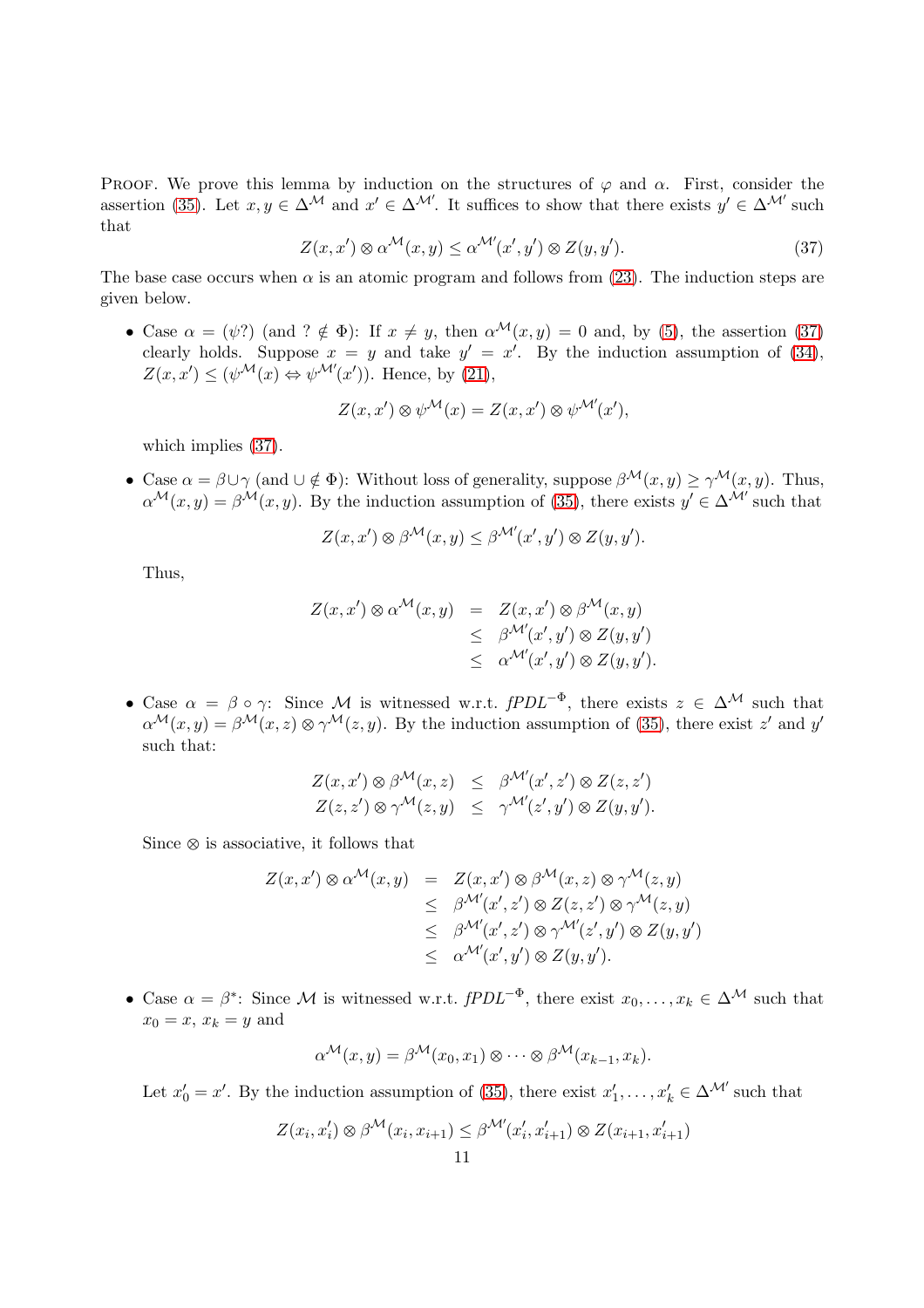for all  $0 \leq i \leq k$ . Since  $\otimes$  is associative, it follows that

$$
Z(x_0, x'_0) \otimes \alpha^{\mathcal{M}}(x_0, x_k)
$$
  
\n
$$
= Z(x_0, x'_0) \otimes \beta^{\mathcal{M}}(x_0, x_1) \otimes \cdots \otimes \beta^{\mathcal{M}}(x_{k-1}, x_k)
$$
  
\n
$$
\leq \beta^{\mathcal{M}'}(x'_0, x'_1) \otimes Z(x_1, x'_1) \otimes \beta^{\mathcal{M}}(x_1, x_2) \otimes \cdots \otimes \beta^{\mathcal{M}}(x_{k-1}, x_k)
$$
  
\n
$$
\leq \beta^{\mathcal{M}'}(x'_0, x'_1) \otimes \beta^{\mathcal{M}'}(x'_1, x'_2) \otimes Z(x_2, x'_2) \otimes \beta^{\mathcal{M}}(x_2, x_3) \otimes \cdots \otimes \beta^{\mathcal{M}}(x_{k-1}, x_k)
$$
  
\n
$$
\leq \cdots
$$
  
\n
$$
\leq \beta^{\mathcal{M}'}(x'_0, x'_1) \otimes \cdots \otimes \beta^{\mathcal{M}'}(x'_{k-1}, x'_k) \otimes Z(x_k, x'_k)
$$
  
\n
$$
\leq \alpha^{\mathcal{M}'}(x'_0, x'_k) \otimes Z(x_k, x'_k).
$$

Taking  $y' = x'_k$  $'_{k}$ , we obtain [\(37\)](#page-10-0).

The assertion [\(36\)](#page-9-2) can be proved analogously as for [\(35\)](#page-9-2).

Consider the assertion [\(34\)](#page-9-2). The case when  $\varphi = a$  is trivial. The case when  $\varphi = p$  follows from the condition [\(22\)](#page-6-2). The case when  $\varphi = \neg \psi$  is reduced to the case when  $\varphi = (\psi \to 0)$ .

• Case  $\varphi = \psi \wedge \xi$ : We have  $\varphi^{\mathcal{M}}(x) = \psi^{\mathcal{M}}(x) \wedge \xi^{\mathcal{M}}(x)$  and  $\varphi^{\mathcal{M}'}(x') = \psi^{\mathcal{M}'}(x') \wedge \xi^{\mathcal{M}'}(x')$ . By the induction assumption of [\(34\)](#page-9-2),

<span id="page-11-0"></span>
$$
Z(x, x') \leq (\psi^{\mathcal{M}}(x) \Leftrightarrow \psi^{\mathcal{M}'}(x')) \tag{38}
$$

$$
Z(x, x') \leq (\xi^{\mathcal{M}}(x) \Leftrightarrow \xi^{\mathcal{M}'}(x')). \tag{39}
$$

By [\(16\)](#page-2-0),

<span id="page-11-1"></span>
$$
(\psi^{\mathcal{M}}(x) \Leftrightarrow \psi^{\mathcal{M}'}(x')) \wedge (\xi^{\mathcal{M}}(x) \Leftrightarrow \xi^{\mathcal{M}'}(x')) \le (\varphi^{\mathcal{M}}(x) \Leftrightarrow \varphi^{\mathcal{M}'}(x')). \tag{40}
$$

The assertion  $(34)$  follows from  $(38)$ ,  $(39)$  and  $(40)$ .

- The case  $\varphi = (\psi \vee \xi)$  is similar to the previous case, using [\(17\)](#page-2-0) instead of [\(16\)](#page-2-0).
- Case  $\varphi = (\psi \to \xi)$  (and  $\to \notin \Phi$ ): The proof is similar to the proof of the case when  $\varphi = \psi \wedge \xi$ , using [\(20\)](#page-3-0) instead of [\(16\)](#page-2-0).
- Case  $\varphi = (a \to \psi)$ : We have  $\varphi^{\mathcal{M}}(x) = (a \Rightarrow \psi^{\mathcal{M}}(x))$  and  $\varphi^{\mathcal{M}'}(x') = (a \Rightarrow \psi^{\mathcal{M}'}(x'))$ . By the induction assumption of [\(34\)](#page-9-2),  $Z(x, x') \leq (\psi^{\mathcal{M}}(x) \Leftrightarrow \psi^{\mathcal{M}'}(x'))$ . The assertion (34) follows from this and [\(18\)](#page-2-0).
- The case  $\varphi = (\psi \to a)$  is similar to the previous case, using [\(19\)](#page-2-0) instead of [\(18\)](#page-2-0).
- Case  $\varphi = \langle \alpha \rangle \psi$ : Since M is witnessed w.r.t. fPDL<sup>- $\Phi$ </sup>, there exists  $y \in \Delta^{\mathcal{M}}$  such that

<span id="page-11-3"></span>
$$
\varphi^{\mathcal{M}}(x) = \alpha^{\mathcal{M}}(x, y) \otimes \psi^{\mathcal{M}}(y).
$$
\n(41)

By the induction assumption of [\(35\)](#page-9-2), there exists  $y' \in \Delta^{\mathcal{M}'}$  such that

<span id="page-11-2"></span>
$$
Z(x, x') \otimes \alpha^{\mathcal{M}}(x, y) \leq \alpha^{\mathcal{M}'}(x', y') \otimes Z(y, y'). \tag{42}
$$

By definition,

<span id="page-11-4"></span>
$$
\alpha^{\mathcal{M}'}(x', y') \otimes \psi^{\mathcal{M}'}(y') \leq \varphi^{\mathcal{M}'}(x'). \tag{43}
$$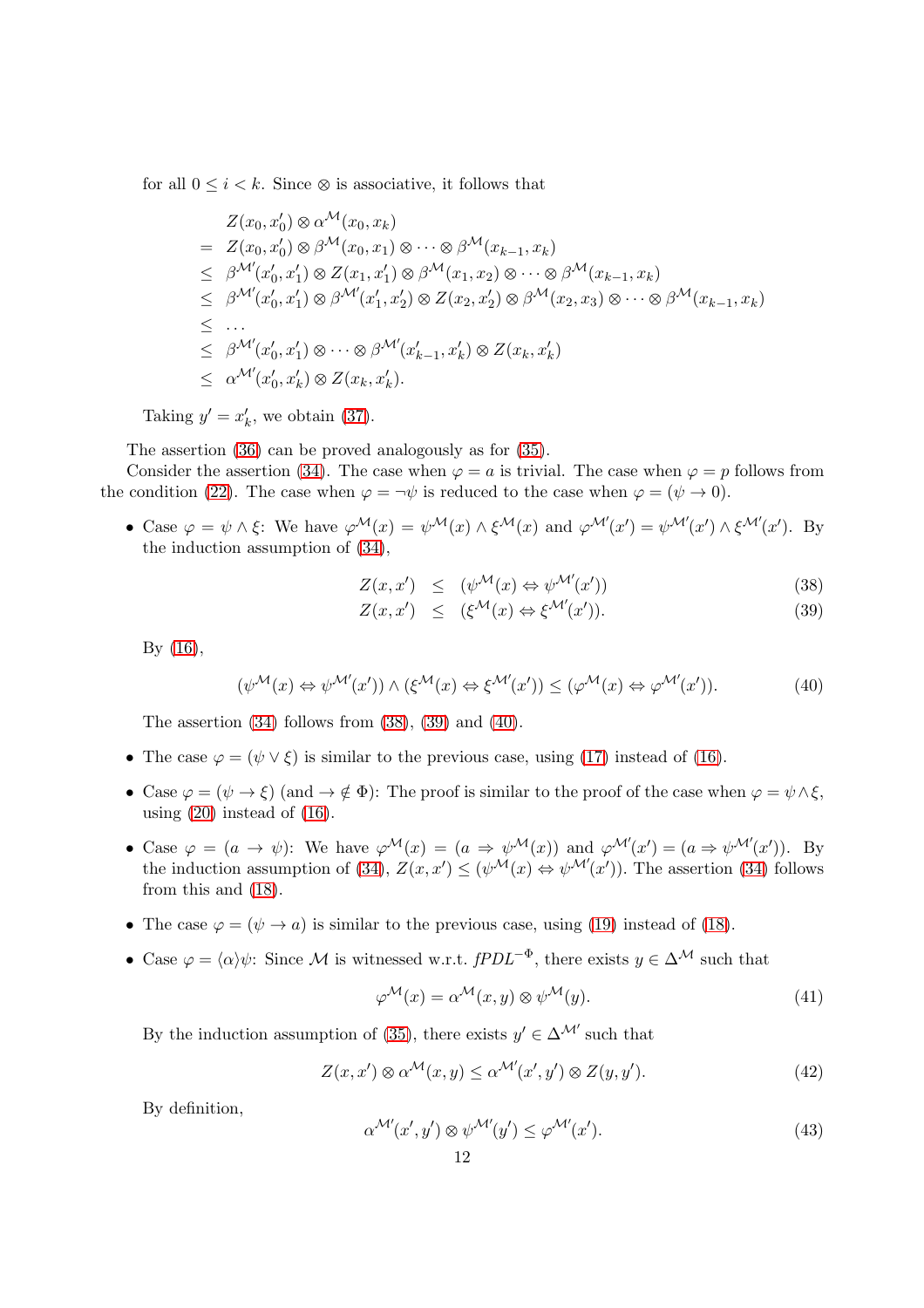By the induction assumption of [\(34\)](#page-9-2),

<span id="page-12-0"></span>
$$
Z(y, y') \le (\psi^{\mathcal{M}}(y) \Leftrightarrow \psi^{\mathcal{M}'}(y')). \tag{44}
$$

By  $(42)$  and  $(1)$ ,

$$
Z(x, x') \leq (\alpha^{\mathcal{M}}(x, y) \Rightarrow Z(y, y') \otimes \alpha^{\mathcal{M}'}(x', y')).
$$

By  $(44)$ ,  $(2)$  and  $(3)$ , it follows that

$$
Z(x, x') \leq \alpha^{\mathcal{M}}(x, y) \Rightarrow (\psi^{\mathcal{M}}(y) \Leftrightarrow \psi^{\mathcal{M}'}(y')) \otimes \alpha^{\mathcal{M}'}(x', y').
$$

Since  $\otimes$  is commutative, by [\(10\)](#page-2-0) and [\(3\)](#page-2-0), it follows that

$$
Z(x, x') \leq (\alpha^{\mathcal{M}}(x, y) \Rightarrow (\psi^{\mathcal{M}}(y) \Leftrightarrow \alpha^{\mathcal{M}'}(x', y') \otimes \psi^{\mathcal{M}'}(y'))).
$$

By [\(13\)](#page-2-0), it follows that

$$
Z(x, x') \leq (\alpha^{\mathcal{M}}(x, y) \otimes \psi^{\mathcal{M}}(y) \Rightarrow \alpha^{\mathcal{M}'}(x', y') \otimes \psi^{\mathcal{M}'}(y')).
$$

By  $(41)$ ,  $(43)$  and  $(3)$ , it follows that

$$
Z(x, x') \le (\varphi^{\mathcal{M}}(x) \Rightarrow \varphi^{\mathcal{M}'}(x')).
$$

Analogously, it can be shown that

$$
Z(x, x') \le (\varphi^{\mathcal{M}'}(x') \Rightarrow \varphi^{\mathcal{M}}(x)).
$$

Therefore,

$$
Z(x, x') \leq (\varphi^{\mathcal{M}}(x) \Leftrightarrow \varphi^{\mathcal{M}'}(x')).
$$

• Case  $\varphi = [\alpha]\psi$ : Since M' is witnessed w.r.t.  $fPDL^{-\Phi}$ , there exists  $y' \in \Delta^{\mathcal{M}'}$  such that

<span id="page-12-4"></span>
$$
\varphi^{\mathcal{M}'}(x') = (\alpha^{\mathcal{M}'}(x', y') \Rightarrow \psi^{\mathcal{M}'}(y')). \tag{45}
$$

By the induction assumption of [\(36\)](#page-9-2), there exists  $y \in \Delta^{\mathcal{M}}$  such that

<span id="page-12-1"></span>
$$
Z(x, x') \otimes \alpha^{\mathcal{M}'}(x', y') \leq \alpha^{\mathcal{M}}(x, y) \otimes Z(y, y'). \tag{46}
$$

By definition,

<span id="page-12-3"></span>
$$
\varphi^{\mathcal{M}}(x) \leq (\alpha^{\mathcal{M}}(x, y) \Rightarrow \psi^{\mathcal{M}}(y)). \tag{47}
$$

By the induction assumption of [\(34\)](#page-9-2),

<span id="page-12-2"></span>
$$
Z(y, y') \le (\psi^{\mathcal{M}}(y) \Leftrightarrow \psi^{\mathcal{M}'}(y')). \tag{48}
$$

By [\(46\)](#page-12-1) and [\(1\)](#page-2-1),

$$
Z(x, x') \leq (\alpha^{\mathcal{M}'}(x', y') \Rightarrow Z(y, y') \otimes \alpha^{\mathcal{M}}(x, y)).
$$

By  $(48)$ ,  $(2)$  and  $(3)$ , it follows that

$$
Z(x, x') \leq (\alpha^{\mathcal{M}'}(x', y') \Rightarrow (\psi^{\mathcal{M}}(y) \Leftrightarrow \psi^{\mathcal{M}'}(y')) \otimes \alpha^{\mathcal{M}}(x, y)).
$$
  
13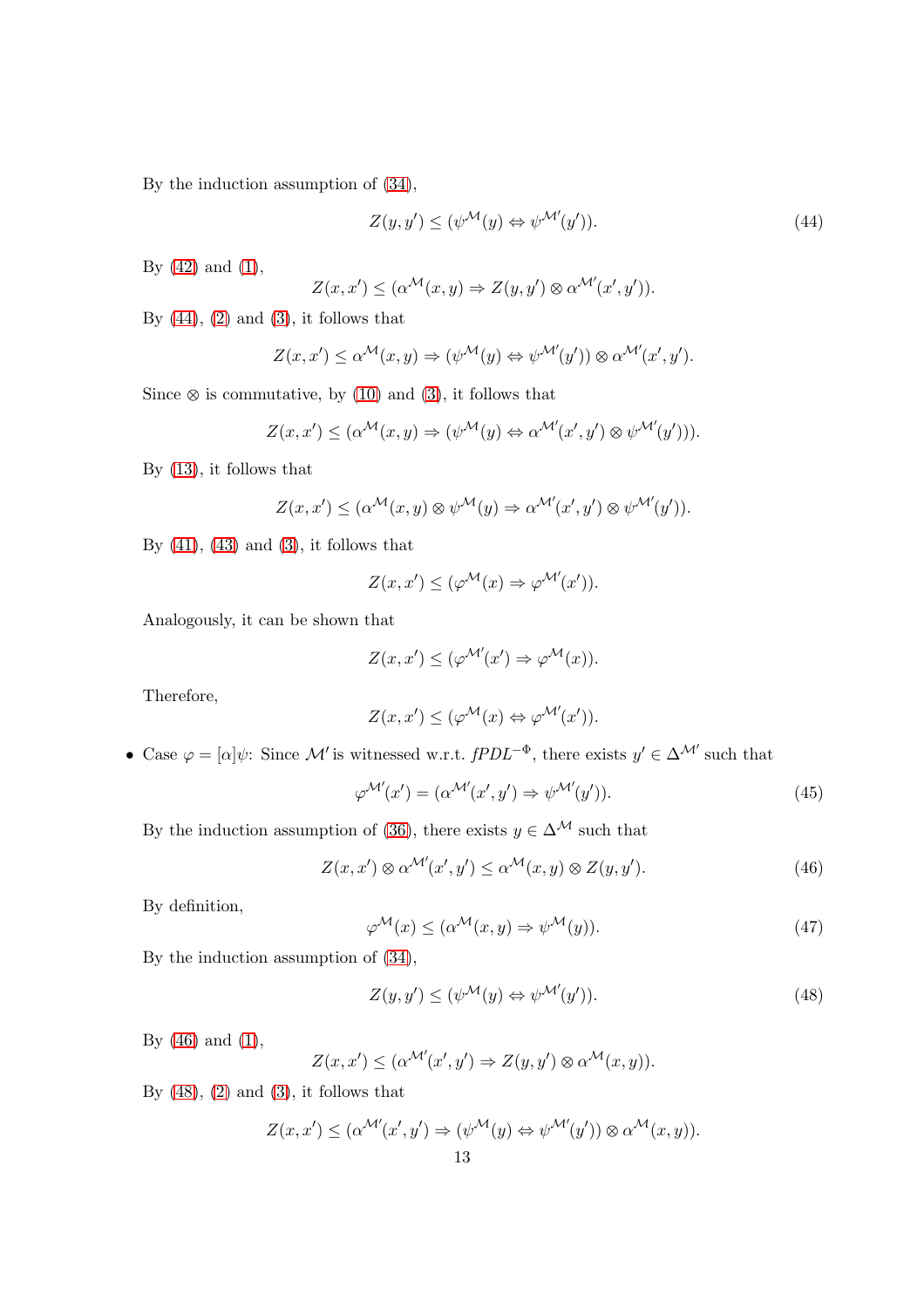Since  $\otimes$  is commutative, by [\(9\)](#page-2-0) and [\(3\)](#page-2-0), it follows that

$$
Z(x, x') \leq (\alpha^{\mathcal{M}'}(x', y') \Rightarrow ((\alpha^{\mathcal{M}}(x, y) \Rightarrow \psi^{\mathcal{M}}(y)) \Rightarrow \psi^{\mathcal{M}'}(y'))).
$$

By [\(11\)](#page-2-0), it follows that

$$
Z(x, x') \le ((\alpha^{\mathcal{M}}(x, y) \Rightarrow \psi^{\mathcal{M}}(y)) \Rightarrow (\alpha^{\mathcal{M}'}(x', y') \Rightarrow \psi^{\mathcal{M}'}(y'))).
$$

By  $(47)$ ,  $(45)$  and  $(3)$ , it follows that

$$
Z(x, x') \le (\varphi^{\mathcal{M}}(x) \Rightarrow \varphi^{\mathcal{M}'}(x')).
$$

Analogously, it can be shown that

$$
Z(x, x') \le (\varphi^{\mathcal{M}'}(x') \Rightarrow \varphi^{\mathcal{M}}(x)).
$$

Therefore,

$$
Z(x, x') \le (\varphi^{\mathcal{M}}(x) \Leftrightarrow \varphi^{\mathcal{M}'}(x')).
$$

This completes the proof.

<span id="page-13-0"></span>The following lemma is a counterpart of Lemma [4.2](#page-9-3) for  $fK^0$ .

**Lemma 4.3.** Let M and M' be fuzzy Kripke models that are witnessed w.r.t.  $fK^0$  and Z a fuzzy bisimulation between M and M'. Then, the following properties hold for every  $x \in \Delta^{\mathcal{M}}$ ,  $x' \in \Delta^{\mathcal{M}'}$ and every formula  $\varphi$  of  $fK^0$ :

$$
Z(x, x') \le (\varphi^{\mathcal{M}}(x) \Leftrightarrow \varphi^{\mathcal{M}'}(x')).
$$

This lemma can be proved analogously as done for the assertion [\(34\)](#page-9-2) of Lemma [4.2,](#page-9-3) by using [\(23\)](#page-6-2) and [\(24\)](#page-6-2) instead of [\(35\)](#page-9-2) and [\(36\)](#page-9-2), respectively. Roughly speaking, the proof is a simplification of the proof of Lemma [4.2.](#page-9-3)

**Remark 4.4.** Analyzing the proof of Lemma [4.2,](#page-9-3) it can be seen that the condition [\(33\)](#page-9-1) ( $\mathcal{L}$  is a Heyting algebra if  $\rightarrow \notin \Phi$  or ?  $\notin \Phi$ ) can be replaced by the conditions [\(20\)](#page-3-0) and [\(21\)](#page-3-0). This also applies to Theorem [4.1.](#page-9-4)

Remark 4.5. To justify that a condition like [\(33\)](#page-9-1) (or [\(20\)](#page-3-0) and [\(21\)](#page-3-0) together) is essential for Lemma [4.2](#page-9-3) and Theorem [4.1,](#page-9-4) we show that, if  $\rightarrow \notin \Phi$  or ?  $\notin \Phi$ ,  $L = [0, 1]$  and  $\otimes$  is the Lukasiewicz or product t-norm, then there exist finite fuzzy Kripke models  $M$  and  $M'$ , a fuzzy bisimulation Z between M and M',  $x \in \Delta^{\mathcal{M}}$ ,  $x' \in \Delta^{\mathcal{M}'}$  and a formula  $\varphi$  of  $fPDL^{-\Phi}$  such that  $Z(x, x') \nleq$  $(\varphi^{\mathcal{M}}(x) \Leftrightarrow \varphi^{\mathcal{M}'}(x'))$ . Let

- $\Sigma_A = \emptyset$ ,  $\Sigma_P = \{p, q\}$ ,  $\varphi = (p \rightarrow q)$ ,  $\psi = [p]^qq$
- $\Delta^{\mathcal{M}} = \{v\}, p^{\mathcal{M}} = \{v: 0.2\}, q^{\mathcal{M}} = \{v: 0.2\},$
- $\Delta^{\mathcal{M}'} = \{v'\}, p^{\mathcal{M}'} = \{v':0.3\}, q^{\mathcal{M}'} = \{v':0.1\},\$
- $\otimes$  be the Lukasiewicz or product t-norm,
- $Z$  be the greatest fuzzy bisimulation between  $M$  and  $M'$ .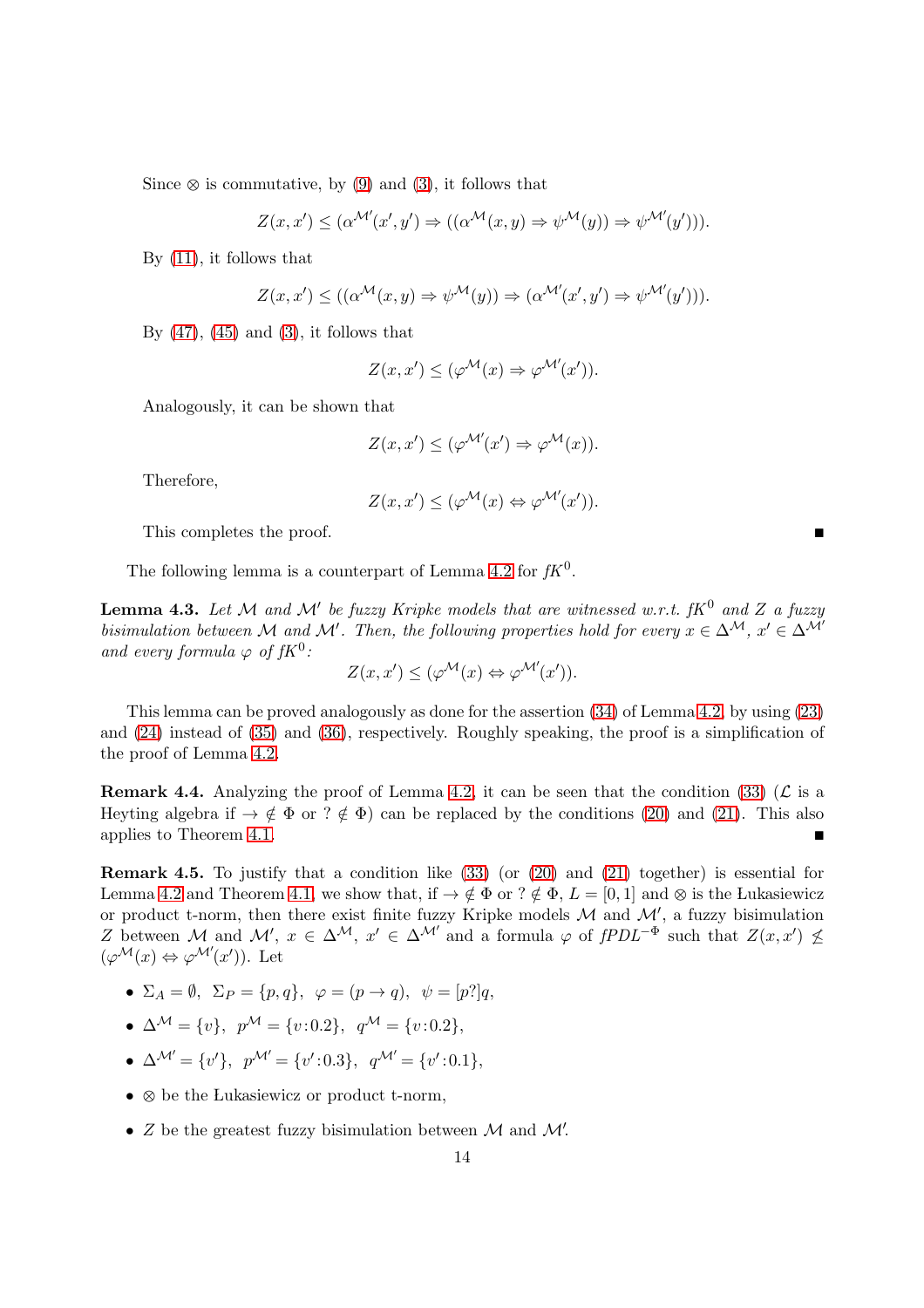If  $\otimes$  is the Lukasiewicz t-norm, then

- $Z(v, v') = \min\{p^{\mathcal{M}}(v) \Leftrightarrow p^{\mathcal{M}'}(v')), (q^{\mathcal{M}}(v) \Leftrightarrow q^{\mathcal{M}'}(v'))\} = 0.9,$
- $\varphi^{\mathcal{M}}(v) = \psi^{\mathcal{M}}(v) = 1, \ \ \varphi^{\mathcal{M}'}(v') = \psi^{\mathcal{M}'}(v') = 0.8,$
- $(\varphi^{\mathcal{M}}(v) \Leftrightarrow \varphi^{\mathcal{M}'}(v')) = (\psi^{\mathcal{M}}(v) \Leftrightarrow \psi^{\mathcal{M}'}(v')) = 0.8.$

If  $\otimes$  is the product t-norm, then

•  $Z(v, v') = \min\{(p^{\mathcal{M}}(v) \Leftrightarrow p^{\mathcal{M}'}(v')), (q^{\mathcal{M}}(v) \Leftrightarrow q^{\mathcal{M}'}(v'))\} = 0.5,$ 

• 
$$
\varphi^{\mathcal{M}}(v) = \psi^{\mathcal{M}}(v) = 1, \ \varphi^{\mathcal{M}'}(v') = \psi^{\mathcal{M}'}(v') = 1/3.
$$

•  $(\varphi^{\mathcal{M}}(v) \Leftrightarrow \varphi^{\mathcal{M}'}(v')) = (\psi^{\mathcal{M}}(v) \Leftrightarrow \psi^{\mathcal{M}'}(v')) = 1/3.$ 

Hence,  $Z(v, v') \nleq (\varphi^{\mathcal{M}}(v) \Leftrightarrow \varphi^{\mathcal{M}'}(v'))$  and  $Z(v, v') \nleq (\psi^{\mathcal{M}}(v) \Leftrightarrow \psi^{\mathcal{M}'}(v')$ )).  $\qquad \qquad \blacksquare$ 

# <span id="page-14-0"></span>5. The Hennessy-Milner Property

In this section, we present and prove the Hennessy-Milner property of fuzzy bisimulations. It is formulated for the class of modally saturated models, which is larger than the class of image-finite models. Our notion of modal saturatedness is a counterpart of the ones given in [\[12](#page-18-12), [2](#page-17-1), [19\]](#page-18-5).

A fuzzy Kripke model M is said to be *modally saturated* (w.r.t.  $fK^0$  and the underlying residuated lattice  $\mathcal{L}$ ) if, for every  $a \in L \setminus \{0\}$ , every  $x \in \Delta^{\mathcal{M}}$ , every  $\varrho \in \Sigma_A$  and every infinite set  $\Gamma$  of formulas in  $fK^0$ , if for every finite subset  $\Lambda$  of  $\Gamma$  there exists  $y \in \Delta^{\mathcal{M}}$  such that  $\varrho^{\mathcal{M}}(x, y) \otimes \varphi^{\mathcal{M}}(y) \ge a$ for all  $\varphi \in \Lambda$ , then there exists  $y \in \Delta^{\mathcal{M}}$  such that  $\varrho^{\mathcal{M}}(x, y) \otimes \varphi^{\mathcal{M}}(y) \geq a$  for all  $\varphi \in \Gamma$ .

Proposition 5.1. All image-finite fuzzy Kripke models are modally saturated.

PROOF. Let M be an image-finite fuzzy Kripke model, let  $a \in L \setminus \{0\}$ ,  $x \in \Delta^{\mathcal{M}}$ ,  $\varrho \in \Sigma_A$  and let Γ be an infinite set of formulas in  $fK^0$ . Assume that, for every finite subset  $Λ$  of Γ, there exists  $y \in \Delta^{\mathcal{M}}$  such that  $\varrho^{\mathcal{M}}(x, y) \otimes \varphi^{\mathcal{M}}(y) \geq a$  for all  $\varphi \in \Lambda$ . For a contradiction, suppose that, for every  $y \in \Delta^{\mathcal{M}}$ , there exists  $\varphi_y \in \Gamma$  such that  $\varrho^{\mathcal{M}}(x, y) \otimes \varphi_y^{\mathcal{M}}(y) \not\geq a$ . Let  $\varphi_0$  be an arbitrary formula of Γ and let  $Λ = {φ_y | ρ^M(x, y) > 0} ∪ {φ_0}.$  Since *M* is image-finite, Λ is finite. For every  $y ∈ Δ^M$ , if  $\varrho^{\mathcal{M}}(x,y) = 0$ , then by [\(5\)](#page-2-0),  $\varrho^{\mathcal{M}}(x,y) \otimes \varphi_0^{\mathcal{M}}(y) = 0 \not\geq a$ , else  $\varphi_y \in \Lambda$  and  $\varrho^{\mathcal{M}}(x,y) \otimes \varphi_y^{\mathcal{M}}(y) \not\geq a$ . Hence, for every  $y \in \Delta^{\mathcal{M}}$ , there exists  $\varphi \in \Lambda$  such that  $\varrho^{\mathcal{M}}(x, y) \otimes \varphi^{\mathcal{M}}(y) \not\geq a$ . This contradicts the assumption.

Let  $\mathcal L$  be a complete residuated lattice. We say that the operator  $\otimes$  is *continuous* (w.r.t. infima) if, for every  $x \in L$  and  $Y \subseteq L$ ,  $x \otimes \inf Y = \inf\{x \otimes y \mid y \in Y\}$ . Clearly, all the Gödel, Lukasiewicz and product t-norms (specified when L is the unit interval [0, 1]) are continuous. In addition, if  $\mathcal L$ is a Heyting algebra, then  $\otimes$  is continuous.

<span id="page-14-2"></span>**Theorem 5.2.** Let M and M' be fuzzy Kripke models that are witnessed w.r.t.  $fK^0$  and modally saturated.<sup>[1](#page-14-1)</sup> Suppose that the underlying residuated lattice  $\mathcal{L} = \langle L, \leq, \otimes, \Rightarrow, 0, 1 \rangle$  is complete and  $\otimes$ is continuous. Then, the fuzzy relation  $Z : \Delta^{\mathcal{M}} \times \Delta^{\mathcal{M}'} \rightarrow L$  specified by

$$
Z(x, x') = \inf \{ \varphi^{\mathcal{M}}(x) \Leftrightarrow \varphi^{\mathcal{M}'}(x') \mid \varphi \text{ is a formula of } fK^0 \}
$$

is the greatest fuzzy bisimulation between  $M$  and  $M'$ .

<span id="page-14-1"></span><sup>&</sup>lt;sup>1</sup>These conditions are satisfied, for example, when  $M$  and  $M'$  are image-finite.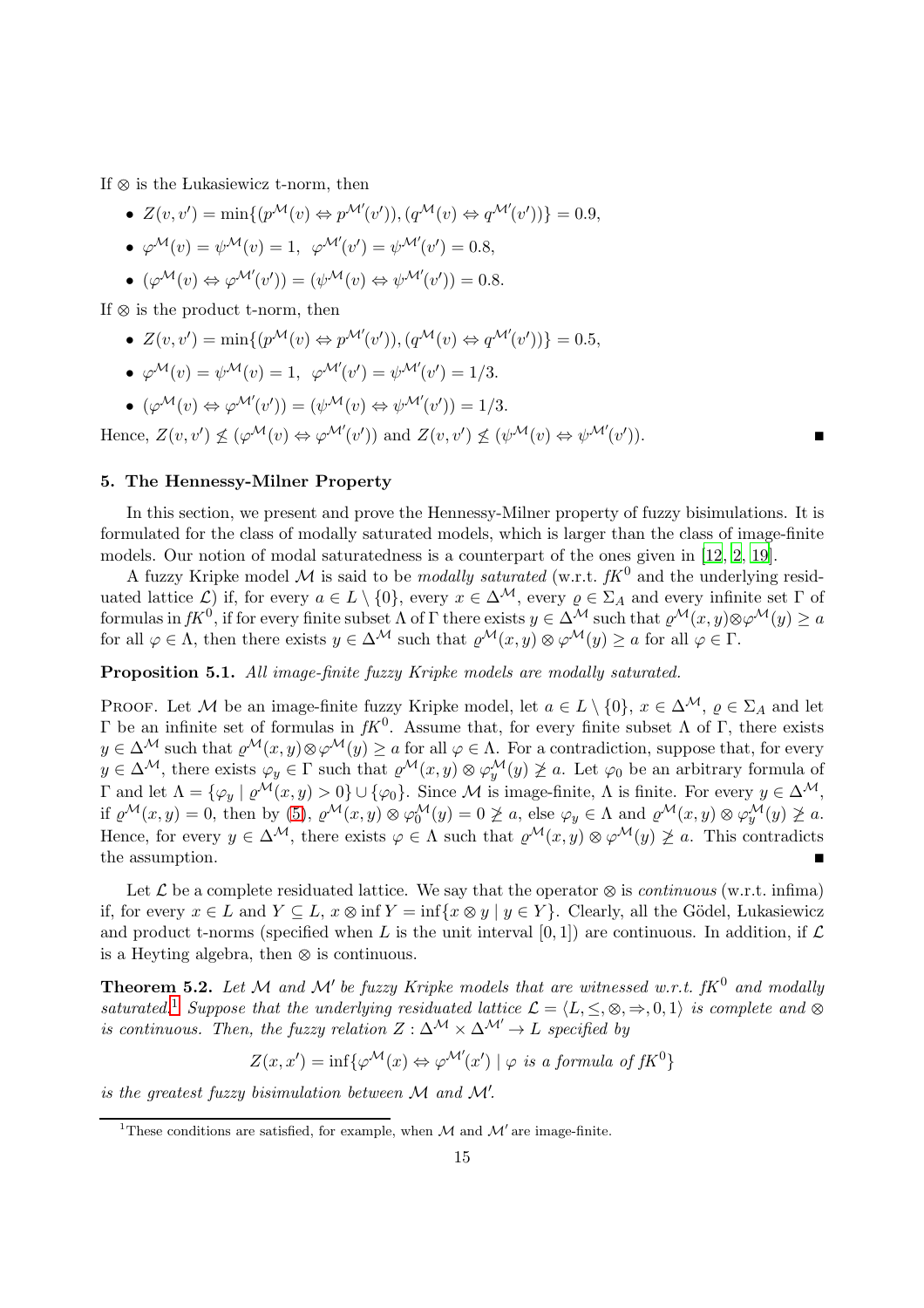PROOF. By Lemma [4.3,](#page-13-0) it is sufficient to prove that Z is a fuzzy bisimulation between  $\mathcal M$  and  $\mathcal M'$ . By definition, Z satisfies the condition [\(22\)](#page-6-2).

We prove that Z satisfies the condition [\(23\)](#page-6-2). Let  $\varrho \in \Sigma_A$ ,  $x, y \in \Delta^{\mathcal{M}}$  and  $x' \in \Delta^{\mathcal{M}}$ . Let  $a = Z(x, x') \otimes \varrho^{\mathcal{M}}(x, y)$ . For a contradiction, suppose that, for every  $y' \in \Delta^{\mathcal{M}}'$ ,  $a \nleq \varrho^{\mathcal{M}'}(x', y') \otimes Z(y, y')$ . Since  $\otimes$  is continuous, by the definition of  $Z(y, y')$ , it follows that, for every  $y' \in \Delta^{\mathcal{M}'}$ , there exists a formula  $\varphi_{y'}$  of  $fK^0$  such that

$$
a \nleq \varrho^{\mathcal{M}'}(x', y') \otimes (\varphi^{\mathcal{M}}_{y'}(y) \Leftrightarrow \varphi^{\mathcal{M}'}_{y'}(y')).
$$

For every  $y' \in \Delta^{\mathcal{M}'}$ , let

$$
\psi_{y'} = (\varphi_{y'} \to \varphi_{y'}^{\mathcal{M}}(y)) \land (\varphi_{y'}^{\mathcal{M}}(y) \to \varphi_{y'}).
$$

Let  $\Gamma = \{\psi_{y'} \mid y' \in \Delta^{\mathcal{M'}}\}$ . Observe that, for every  $y' \in \Delta^{\mathcal{M'}}, \ \psi_{y'}^{\mathcal{M}}(y) = 1$  (by [\(4\)](#page-2-0)) and  $a \not\leq$  $\varrho^{\mathcal{M}'}(x',y')\otimes\psi^{\mathcal{M}'}_{y'}(y')$ . Since M' is modally saturated, it follows that there exists a finite subset  $\Psi$ of  $\Gamma$  such that, for every  $y' \in \Delta^{\mathcal{M}'}$ , there exists  $\psi \in \Psi$  such that

<span id="page-15-0"></span>
$$
a \nleq \varrho^{\mathcal{M}'}(x', y') \otimes \psi^{\mathcal{M}'}(y'). \tag{49}
$$

Let  $\varphi = \langle \varrho \rangle \bigwedge \Psi$ . It is a formula of  $fK^0$ . Thus,  $\varphi^{\mathcal{M}}(x) \geq \varrho^{\mathcal{M}}(x, y)$  since  $(\bigwedge \Psi)^{\mathcal{M}}(y) = 1$ . Since  $\mathcal{M}'$ is witnessed w.r.t.  $fK^0$ , by [\(49\)](#page-15-0) and [\(2\)](#page-2-0), we have that  $a \nleq \varphi^{\mathcal{M}'}(x')$ , which means

$$
Z(x, x') \otimes \varrho^{\mathcal{M}}(x, y) \nleq \varphi^{\mathcal{M}'}(x').
$$

Since  $\varphi^{\mathcal{M}}(x) \geq \varrho(x, y)$ , by [\(2\)](#page-2-0), it follows that

$$
Z(x, x') \otimes \varphi^{\mathcal{M}}(x) \nleq \varphi^{\mathcal{M}'}(x').
$$

By [\(1\)](#page-2-1), this implies that

$$
Z(x, x') \nleq (\varphi^{\mathcal{M}}(x) \Rightarrow \varphi^{\mathcal{M}'}(x')),
$$

which contradicts the definition of  $Z(x, x')$ .

Analogously, it can be proved that Z satisfies the condition [\(24\)](#page-6-2). This completes the proof.  $\blacksquare$ 

**Corollary 5.3.** Let M be a fuzzy Kripke model that is witnessed w.r.t.  $fK^0$  and modally satu-rated.<sup>[2](#page-15-1)</sup> Suppose that the underlying residuated lattice  $\mathcal{L} = \{L, \leq, \otimes, \Rightarrow, 0, 1\}$  is complete and  $\otimes$  is  $continuous.$  Then, the greatest fuzzy auto-bisimulation of  $M$  exists and is a fuzzy equivalence relation.

This corollary follows immediately from Theorem [5.2](#page-14-2) and Corollary [3.5.](#page-9-5)

**Corollary 5.4.** Let M and M' be fuzzy Kripke models that are witnessed w.r.t.  $fPDL^{-\Phi}$  and modally saturated. Suppose that the underlying residuated lattice  $\mathcal{L} = \{L, \leq, \otimes, \Rightarrow, 0, 1\}$  is complete, satisfies the conditions [\(32\)](#page-9-1) and [\(33\)](#page-9-1), and  $\otimes$  is continuous. Then, for every  $x \in \Delta^{\mathcal{M}}$  and  $x' \in \Delta^{\mathcal{M}}$ ,

$$
\inf \{ \varphi^{\mathcal{M}}(x) \Leftrightarrow \varphi^{\mathcal{M}'}(x') \mid \varphi \text{ is a formula of } fK^0 \}
$$
  
= 
$$
\inf \{ \varphi^{\mathcal{M}}(x) \Leftrightarrow \varphi^{\mathcal{M}'}(x') \mid \varphi \text{ is a formula of } fPDL^{-\Phi} \}.
$$

This corollary follows immediately from Theorem [5.2](#page-14-2) and Lemma [4.2.](#page-9-3)

<span id="page-15-1"></span><sup>&</sup>lt;sup>2</sup>These conditions are satisfied, for example, when  $M$  is image-finite.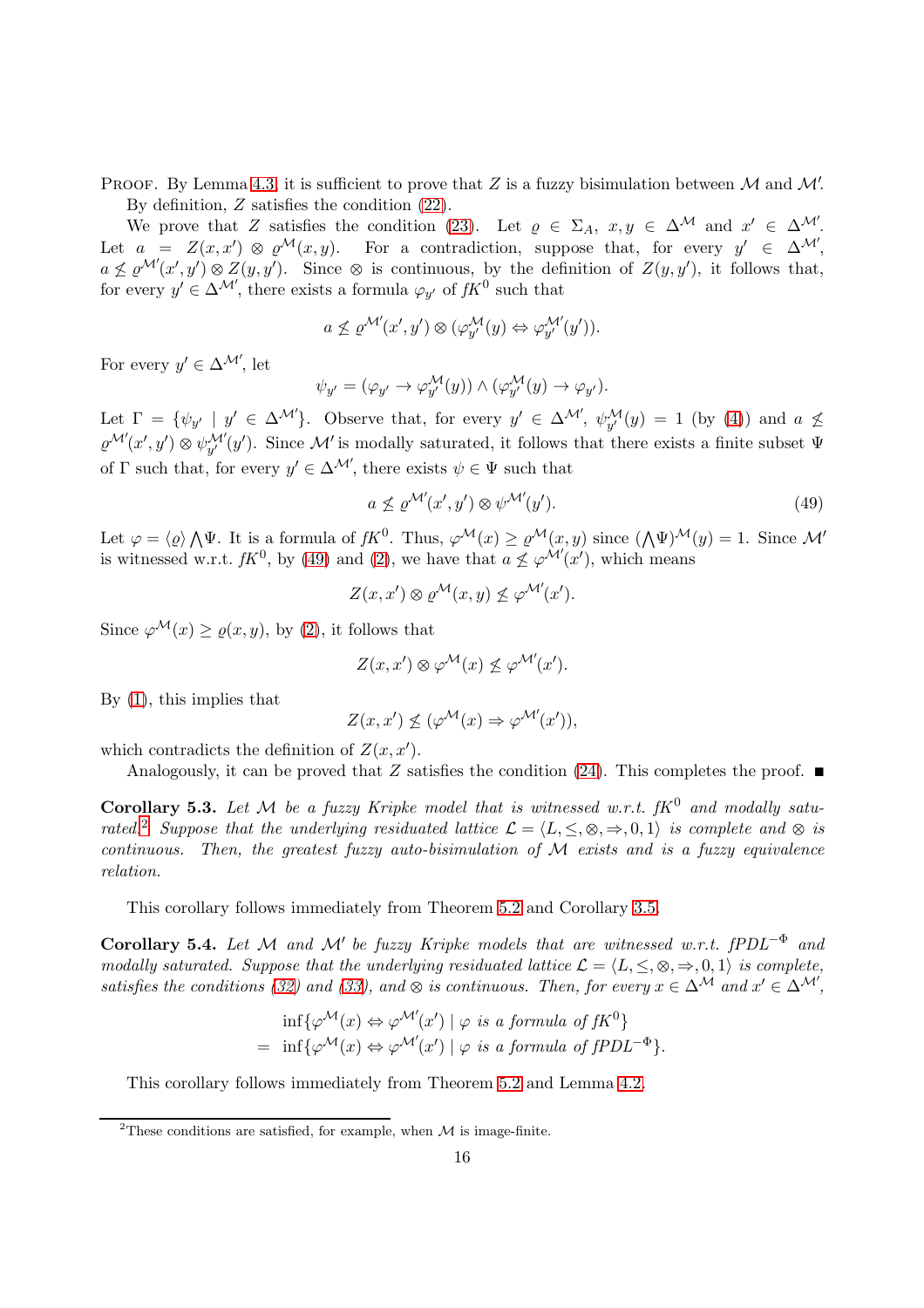## <span id="page-16-0"></span>6. Related Work

The works [10, [11](#page-18-4), [19](#page-18-5)] on fuzzy bisimulations have been briefly discussed in the introduction. We give below some additional remarks on these works before discussing other works related to logical characterizations of fuzzy/crisp bisimulations or simulations.

The results on fuzzy bisimulations of [10] are formulated only for finite social networks over the residuated lattice  $[0, 1]$  using the Gödel t-norm. In that work, Fan and Liau did consider extending their results on fuzzy bisimulations to the settings with the Lukasiewicz and product t-norms. However, in [10, Example 2] they claimed that the extension does not work. The problem with that claim is that the authors used the logical language with the additional conjunction  $\&$ , which is interpreted as  $\otimes$ . In [10] Fan and Liau also studied crisp bisimulations under the name "generalized regular equivalence relations" for finite weighted social networks. They provided logical characterizations for crisp bisimulations under the Gödel, Lukasiewicz and product semantics. The characterizations are formulated w.r.t. fuzzy multimodal logics possibly with converse, which are extended with involutive negation and/or the Baaz projection operator. They concern invariance of modal formulas under crisp bisimulations and the Hennessy-Milner property of crisp bisimulations.

In  $[11]$  Fan also studied crisp bisimulations for fuzzy monomodal logics under the Gödel semantics. She provided logical characterizations of such bisimulations in the basic fuzzy monomodal logics possibly with converse, which are extended with involutive negation and/or the Baaz projection operator. The results of [\[11\]](#page-18-4) on invariance of modal formulas and the Hennessy-Milner property for both crisp and fuzzy bisimulations are formulated for image-finite fuzzy Kripke models over a signature with only one accessibility relation.

In [\[19](#page-18-5)] Nguyen et al. also provided logical characterizations of crisp bisimulations for fuzzy description logics under the Gödel semantics. For the case with such bisimulations, the considered logics are extended with the Baaz projection operator or involutive negation. Apart from results on invariance of concepts and the Hennessy-Milner property of crisp/fuzzy bisimulations, the work [\[19](#page-18-5)] also gives results on conditional invariance of TBoxes and ABoxes under crisp/fuzzy bisimulations, separation of the expressive power of fuzzy description logics, and minimization of fuzzy interpretations by using crisp bisimulations.

In [28, 26, 27], Wu et al. provided logical characterizations of crisp bisimulations/simulations for a few variants of fuzzy transition systems. The results are formulated w.r.t. crisp Hennessy-Milner logics, which use values from the unit interval [0, 1] as thresholds for modal operators.

In [23] Pan et at. provided logical characterizations of fuzzy simulations for finite fuzzy labeled transition systems over finite residuated lattices. They are formulated w.r.t. an existential Hennessy-Milner logic. In [24] Pan et at. provided logical characterizations of simulations for finite quantitative transition systems over finite Heyting algebras. Quantitative transition systems are transition systems without labels for states but extended with a fuzzy equality relation between actions. Simulations studied in [24] are either fuzzy simulations or crisp simulations parameterized by a threshold used as a cut for the fuzzy equality relation between actions. The logical characterizations of simulations provided in [24] are formulated w.r.t. an existential cut-based crisp Hennessy-Milner logic for the case of crisp simulations, and w.r.t. an existential fuzzy Hennessy-Milner logic for the case of fuzzy simulations.

In [\[18](#page-18-13)] we provided logical characterizations of crisp cut-based simulations and bisimilarity for a large class of fuzzy description logics under the Zadeh semantics. The results concern preservation of information by such simulations, conditional invariance of ABoxes and TBoxes under bisimilarity between witnessed interpretations, as well as the Hennessy-Milner property for fuzzy description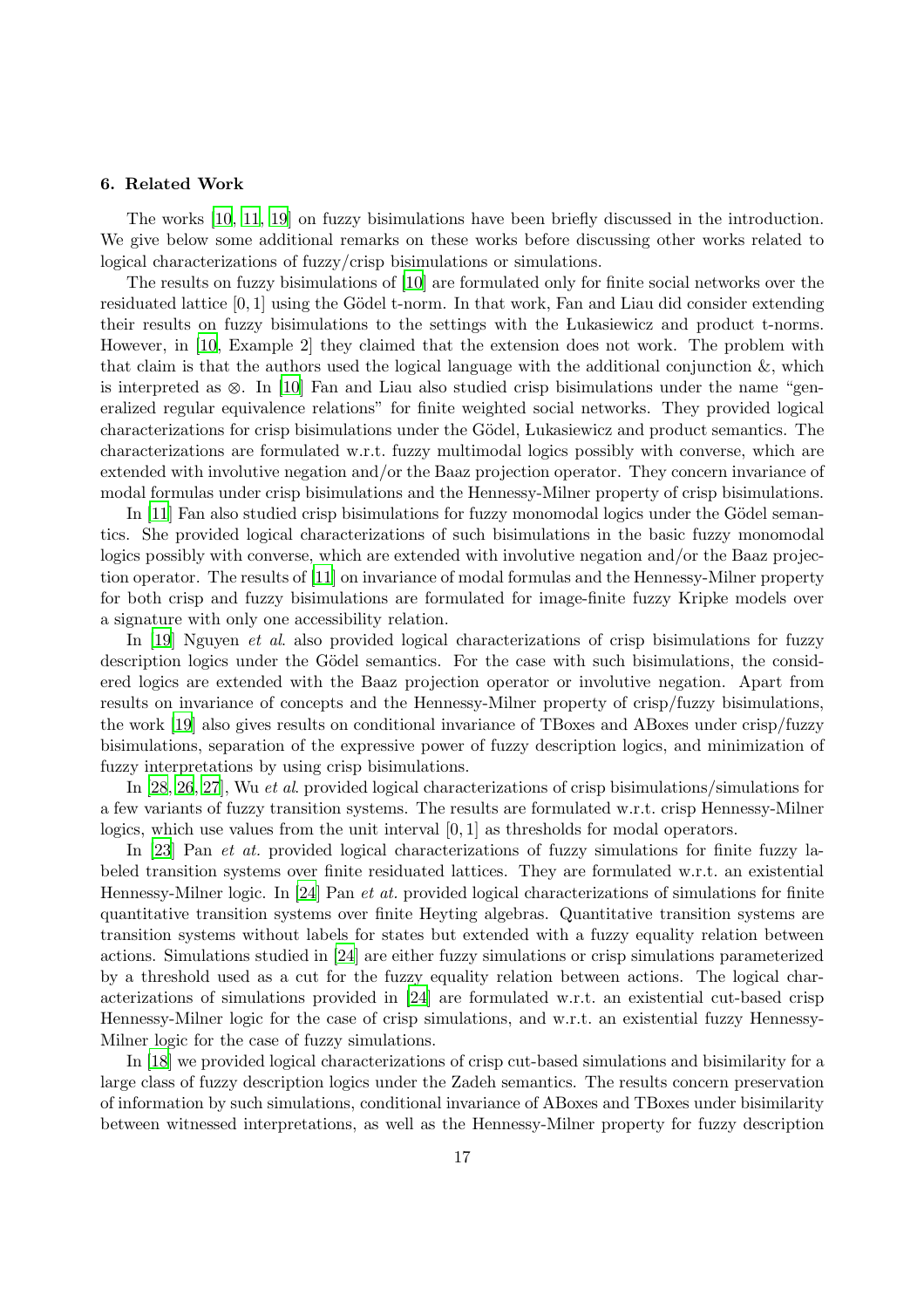logics under the Zadeh semantics.

# <span id="page-17-8"></span>7. Conclusions

We have provided and proved logical characterizations of fuzzy bisimulations in the fuzzy propositional dynamic logic *fPDL* and its sublogics over residuated lattices. The results concern invariance of formulas under fuzzy bisimulations and the Hennessy-Milner property of fuzzy bisimulations. The first theorem is formulated for fuzzy Kripke models that are witnessed, whereas the second theorem is formulated for fuzzy Kripke models that are witnessed and modally saturated.

Our results can be reformulated for other fuzzy structures such as fuzzy label transition systems and fuzzy interpretations in description logics. It is worth emphasizing that our results concern fuzzy bisimulations over *general residuated lattices*. They are interesting from the theoretical point of view, as the previous results on fuzzy bisimulations are formulated and proved only for the residuated lattice [0, 1] using the Gödel t-norm or Heyting algebras.

In certain applications, the product t-norm is more suitable than the Gödel t-norm. For example, the closeness of a person to his/her great-grandmother can be assumed to be smaller than the closeness of that person to his/her mother. Furthermore, the product residuum is continuous w.r.t. both the arguments, whereas the Gödel residuum is not. This causes that the product residuum is more resistant to noise than the Gödel residuum. Our logical characterizations of fuzzy bisimulations open the way for studying logical similarity between individuals and concept learning in fuzzy description logics under the product semantics by applying fuzzy bisimulations.

On the technical matters, our results are formulated on a general level. Residuated lattices considered in this work may be infinite, whereas the work [23] considers only finite residuated lattices. The class of fuzzy Kripke models that are witnessed and modally saturated is larger than the class of image-finite fuzzy Kripke models studied in [\[9](#page-17-5), [11](#page-18-4)], the class of finite weighted social networks studied in [10] and the class of finite fuzzy labeled transition systems studied in [23, 24]. The considered fuzzy logic fPDL contains the program constructors of propositional dynamic logic, which are absent in [\[9](#page-17-5), 10, [11](#page-18-4), 23, 24]. They correspond to role constructors in description logics.

# References

- <span id="page-17-0"></span>[1] van Benthem, J., 1984. Correspondence theory, in: Gabbay, D., Guenther, F. (Eds.), Handbook of Philosophical Logic, Volume II. Reidel, Dordrecht, pp. 167–247.
- <span id="page-17-1"></span>[2] Blackburn, P., de Rijke, M., Venema, Y., 2001. Modal Logic. Number 53 in Cambridge Tracts in Theoretical Computer Science, Cambridge University Press. doi:[10.1017/CBO9781107050884](http://dx.doi.org/10.1017/CBO9781107050884).
- <span id="page-17-9"></span>[3] Bělohlávek, R., 2002. Fuzzy Relational Systems: Foundations and Principles. Kluwer.
- <span id="page-17-2"></span>[4] Cao, Y., Chen, G., Kerre, E., 2011. Bisimulations for fuzzy-transition systems. IEEE Trans. Fuzzy Systems 19, 540–552. doi:[10.1109/TFUZZ.2011.2117431](http://dx.doi.org/10.1109/TFUZZ.2011.2117431).
- <span id="page-17-3"></span>[5] Cao, Y., Sun, S., Wang, H., Chen, G., 2013. A behavioral distance for fuzzy-transition systems. IEEE Trans. Fuzzy Systems 21, 735–747. doi:[10.1109/TFUZZ.2012.2230177](http://dx.doi.org/10.1109/TFUZZ.2012.2230177).
- <span id="page-17-6"></span>[6] Ćirić, M., Ignjatović, J., Damljanović, N., Bašic, M., 2012a. Bisimulations for fuzzy automata. Fuzzy Sets and Systems 186, 100–139. doi:[10.1016/j.fss.2011.07.003](http://dx.doi.org/10.1016/j.fss.2011.07.003).
- <span id="page-17-7"></span>[7] Ćirić, M., Ignjatović, J., Jančić, I., Damljanović, N., 2012b. Computation of the greatest simulations and bisimulations between fuzzy automata. Fuzzy Sets and Systems 208, 22–42. doi:[10.1016/j.fss.2012.05.006](http://dx.doi.org/10.1016/j.fss.2012.05.006).
- <span id="page-17-4"></span>[8] Damljanović, N., Ćirić, M., Ignjatović, J., 2014. Bisimulations for weighted automata over an additively idempotent semiring. Theor. Comput. Sci. 534, 86–100. doi:[10.1016/j.tcs.2014.02.032](http://dx.doi.org/10.1016/j.tcs.2014.02.032).
- <span id="page-17-5"></span>[9] Eleftheriou, P., Koutras, C., Nomikos, C., 2012. Notions of bisimulation for Heyting-valued modal languages. J. Log. Comput. 22, 213–235. doi:[10.1093/logcom/exq005](http://dx.doi.org/10.1093/logcom/exq005).
- [10] Fan, T., Liau, C., 2014. Logical characterizations of regular equivalence in weighted social networks. Artif. Intell. 214, 66–88. doi:[10.1016/j.artint.2014.05.007](http://dx.doi.org/10.1016/j.artint.2014.05.007).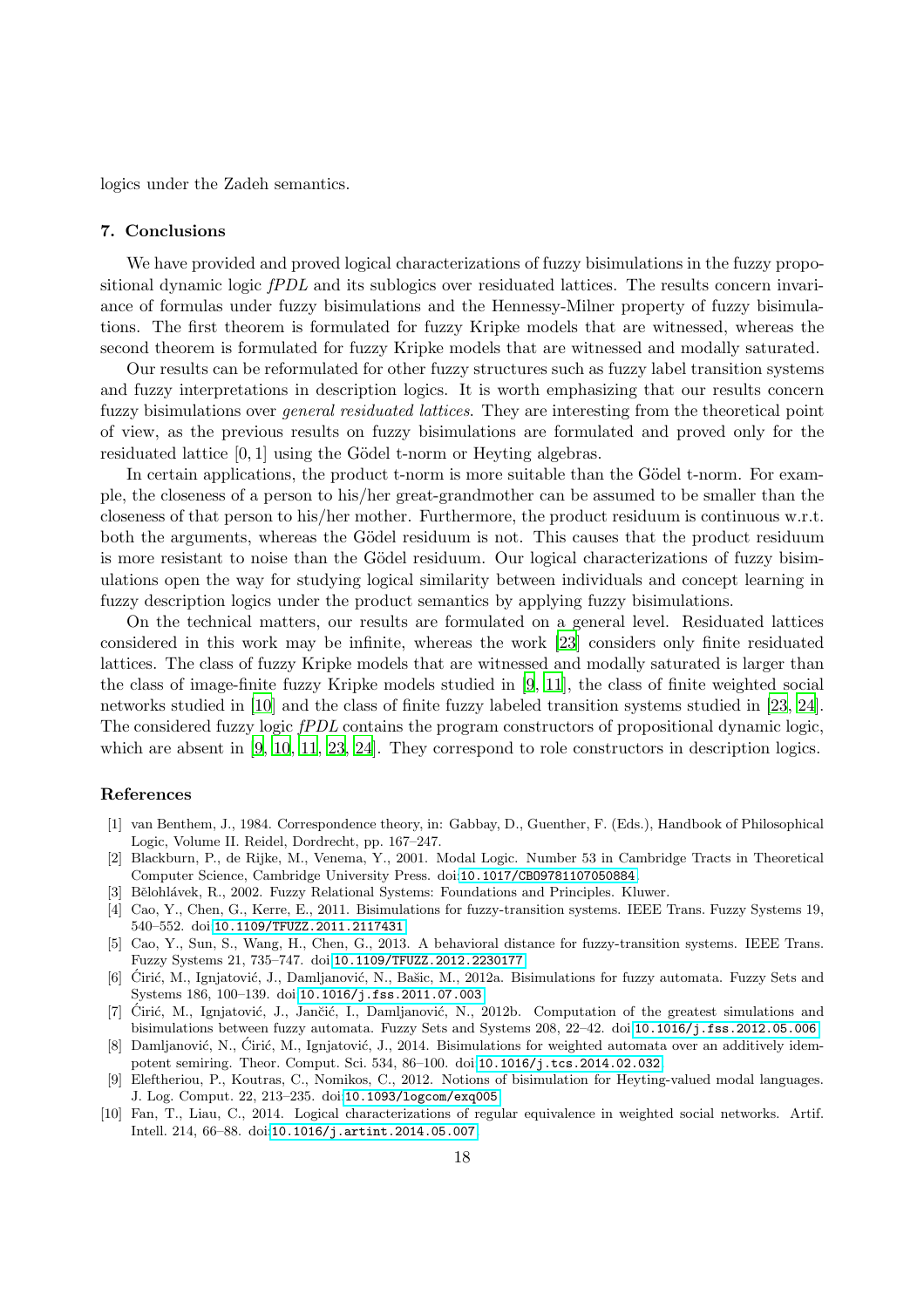- <span id="page-18-4"></span>[11] Fan, T.F., 2015. Fuzzy bisimulation for Gödel modal logic. IEEE Trans. Fuzzy Systems 23, 2387–2396. doi:[10.1109/TFUZZ.2015.2426724](http://dx.doi.org/10.1109/TFUZZ.2015.2426724).
- <span id="page-18-12"></span>[12] Fine, K., 1975. Some connections between elementary and modal logic. Studies in Logic and the Foundations of Mathematics 82, 15–31.
- <span id="page-18-2"></span>[13] Goranko, V., Otto, M., 2006. Handbook of Modal Logic. Elsevier. chapter Model Theory of Modal Logic. pp. 255–325.
- <span id="page-18-9"></span>[14] Hájek, P., 1998. Metamathematics of Fuzzy Logics. Kluwer Academic Publishers.
- <span id="page-18-11"></span>[15] H´ajek, P., 2005. Making fuzzy description logic more general. Fuzzy Sets and Systems 154, 1–15. doi:[10.1016/j.fss.2005.03.005](http://dx.doi.org/10.1016/j.fss.2005.03.005).
- <span id="page-18-1"></span>[16] Hennessy, M., Milner, R., 1985. Algebraic laws for nondeterminism and concurrency. Journal of the ACM 32, 137–161. doi:[10.1145/2455.2460](http://dx.doi.org/10.1145/2455.2460).
- <span id="page-18-6"></span>[17] Ignjatović, J., Cirić, M., Stanković, I., 2015. Bisimulations in fuzzy social network analysis, in: Proceedings of IFSA-EUSFLAT-15, Atlantis Press.
- <span id="page-18-13"></span>[18] Nguyen, L., 2019. Bisimilarity in fuzzy description logics under the Zadeh semantics. IEEE Trans. Fuzzy Systems 27, 1151–1161. doi:[10.1109/TFUZZ.2018.2871004](http://dx.doi.org/10.1109/TFUZZ.2018.2871004).
- <span id="page-18-5"></span>[19] Nguyen, L., Ha, Q.T., Nguyen, N., Nguyen, T., Tran, T.L., 2020. Bisimulation and bisimilarity for fuzzy descrip-tion logics under the Gödel semantics. Fuzzy Sets and Systems 388, 146–178. doi:[10.1016/j.fss.2019.08.004](http://dx.doi.org/10.1016/j.fss.2019.08.004).
- <span id="page-18-7"></span>[20] Nguyen, L., Nguyen, N.T., 2019. Minimizing interpretations in fuzzy description logics under the Gödel semantics by using fuzzy bisimulations. Journal of Intelligent and Fuzzy Systems 37, 7669–7678. doi:[10.3233/JIFS-179371](http://dx.doi.org/10.3233/JIFS-179371).
- <span id="page-18-3"></span>[21] Nguyen, L., Szałas, A., 2012. Logic-based roughification, in: Skowron, A., Suraj, Z. (Eds.), Rough Sets and Intelligent Systems (To the Memory of Professor Zdzisław Pawlak), Vol. 1. Springer, pp. 517–543. doi:[10.1007/978-3-642-30344-9\\\_19](http://dx.doi.org/10.1007/978-3-642-30344-9_19).
- <span id="page-18-8"></span>[22] Nguyen, L., Tran, D., 2020. Computing fuzzy bisimulations for fuzzy structures under the Gödel semantics. IEEE Transactions on Fuzzy Systems doi:[10.1109/TFUZZ.2020.2985000](http://dx.doi.org/10.1109/TFUZZ.2020.2985000).
- [23] Pan, H., Cao, Y., Zhang, M., Chen, Y., 2014. Simulation for lattice-valued doubly labeled transition systems. Int. J. Approx. Reason. 55, 797–811. doi:[10.1016/j.ijar.2013.11.009](http://dx.doi.org/10.1016/j.ijar.2013.11.009).
- [24] Pan, H., Li, Y., Cao, Y., 2015. Lattice-valued simulations for quantitative transition systems. Int. J. Approx. Reason. 56, 28–42. doi:[10.1016/j.ijar.2014.10.001](http://dx.doi.org/10.1016/j.ijar.2014.10.001).
- <span id="page-18-0"></span>[25] Park, D., 1981. Concurrency and automata on infinite sequences, in: Deussen, P. (Ed.), Proceedings of the 5th GI-Conference, Springer. pp. 167–183.
- [26] Wu, H., Chen, T., Han, T., Chen, Y., 2018a. Bisimulations for fuzzy transition systems revisited. Int. J. Approx. Reason. 99, 1–11. doi:[10.1016/j.ijar.2018.04.010](http://dx.doi.org/10.1016/j.ijar.2018.04.010).
- [27] Wu, H., Chen, Y., Bu, T., Deng, Y., 2018b. Algorithmic and logical characterizations of bisimulations for non-deterministic fuzzy transition systems. Fuzzy Sets Syst. 333, 106–123. doi:[10.1016/j.fss.2017.02.008](http://dx.doi.org/10.1016/j.fss.2017.02.008).
- [28] Wu, H., Deng, Y., 2016. Logical characterizations of simulation and bisimulation for fuzzy transition systems. Fuzzy Sets Syst. 301, 19–36. doi:[10.1016/j.fss.2015.09.012](http://dx.doi.org/10.1016/j.fss.2015.09.012).

# <span id="page-18-10"></span>Appendix A. Proof of Lemma [2.1](#page-2-2)

Note that  $\otimes$  is commutative and associative. Let  $x, x', y, y', z \in L$ .

- Since  $\otimes$  is commutative, to prove [\(2\)](#page-2-0), it is sufficient to show that, if  $x \leq x'$ , then  $x \otimes y \leq x' \otimes y$ . Assume that  $x \leq x'$ . By [\(1\)](#page-2-1),  $x' \leq (y \Rightarrow (x' \otimes y))$ . Hence,  $x \leq (y \Rightarrow (x' \otimes y))$ . By (1), it follows that  $x \otimes y \leq x' \otimes y$ , which completes the proof of [\(2\)](#page-2-0).
- Consider the assertion [\(3\)](#page-2-0) and assume that  $x' \leq x$  and  $y \leq y'$ . By [\(2\)](#page-2-0),  $(x \Rightarrow y) \otimes x' \leq y'$  $(x \Rightarrow y) \otimes x$ . By [\(1\)](#page-2-1),  $(x \Rightarrow y) \otimes x \leq y$ . Hence,  $(x \Rightarrow y) \otimes x' \leq y$ , which implies  $(x \Rightarrow y) \leq y$  $(x' \Rightarrow y)$  by using [\(1\)](#page-2-1). By (1),  $(x' \Rightarrow y) \otimes x' \leq y$ . Since  $y \leq y'$ , it follows that  $(x' \Rightarrow y) \otimes x' \leq y'$ , which implies  $(x' \Rightarrow y) \leq (x' \Rightarrow y')$  by using [\(1\)](#page-2-1). We have proved that  $(x \Rightarrow y) \leq (x' \Rightarrow y)$ and  $(x' \Rightarrow y) \leq (x' \Rightarrow y')$ , which together imply [\(3\)](#page-2-0).
- Consider the assertion [\(4\)](#page-2-0). We have that  $x \leq y$  iff  $1 \otimes x \leq y$  iff  $1 \leq (x \Rightarrow y)$ , by using [\(1\)](#page-2-1). The last inequality implies [\(4\)](#page-2-0).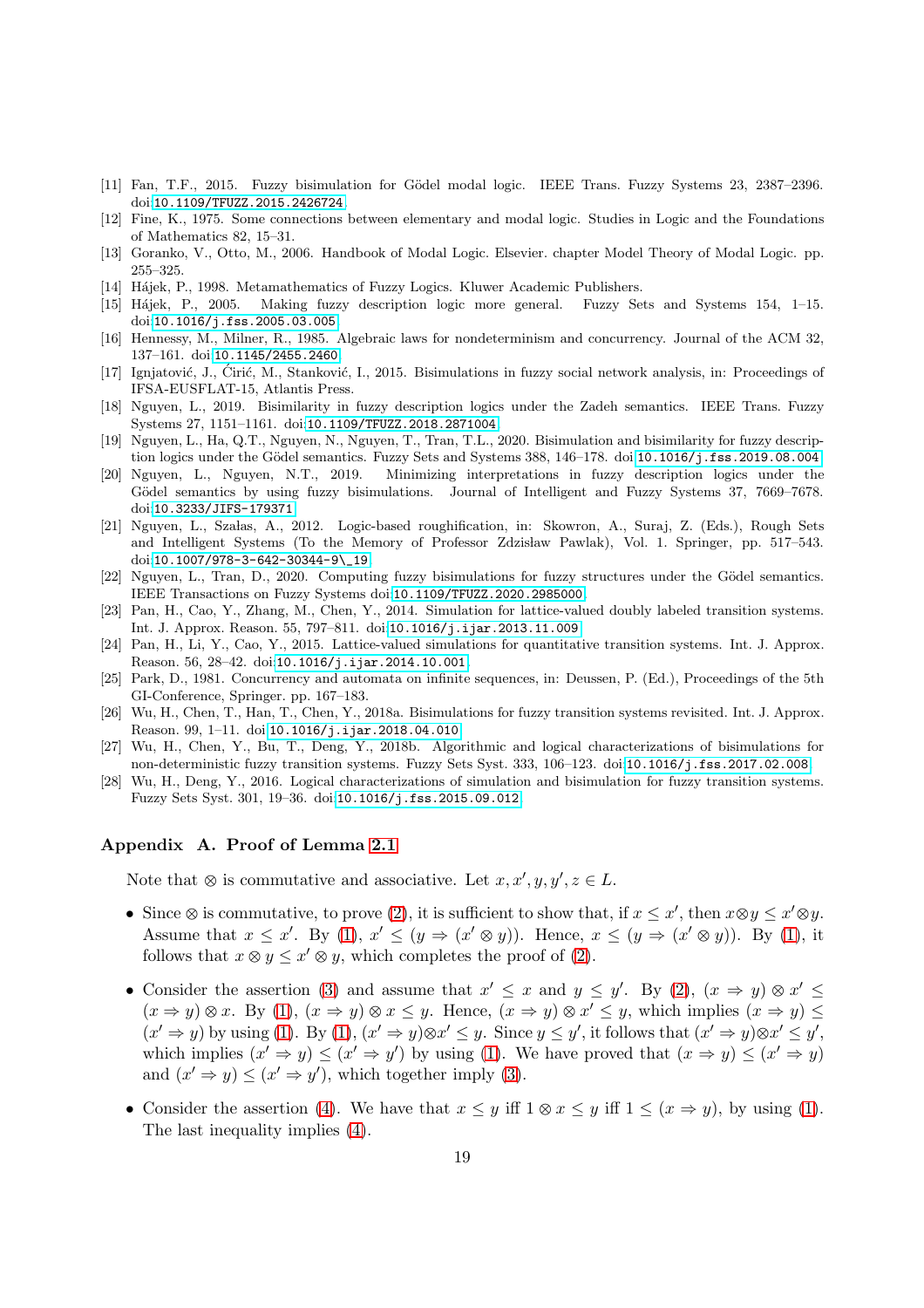- Since  $0 \leq (x \Rightarrow 0)$ , by [\(1\)](#page-2-1),  $0 \otimes x \leq 0$ . Hence,  $x \otimes 0 = 0 \otimes x \leq 0$  and the assertion [\(5\)](#page-2-0) holds.
- Consider the assertion [\(6\)](#page-2-0). By [\(2\)](#page-2-0),  $x \otimes y \leq x \otimes (y \vee z)$  and  $x \otimes z \leq x \otimes (y \vee z)$ . Hence,  $x\otimes y\vee x\otimes z\leq x\otimes (y\vee z)$ . It remains to prove the converse. By [\(1\)](#page-2-1),  $y\leq (x\Rightarrow x\otimes y)$ . By [\(3\)](#page-2-0), it follows that  $y \leq (x \Rightarrow x \otimes y \vee x \otimes z)$ . Similarly, it can be shown that  $z \leq (x \Rightarrow x \otimes y \vee x \otimes z)$ . Hence,  $y \lor z \leq (x \Rightarrow x \otimes y \lor x \otimes z)$ . By [\(1\)](#page-2-1), it follows that  $x \otimes (y \lor z) \leq x \otimes y \lor x \otimes z$ . This completes the proof of [\(6\)](#page-2-0).
- The assertion [\(7\)](#page-2-0) follows from [\(1\)](#page-2-1) and the commutativity of  $\otimes$ .
- Consider the assertions [\(8\)](#page-2-0) and [\(9\)](#page-2-0). By [\(7\)](#page-2-0) and [\(2\)](#page-2-0),  $x \otimes (x \Rightarrow y) \otimes (y \Rightarrow z) \leq y \otimes (y \Rightarrow z) \leq z$ . Hence,  $x \otimes (y \Rightarrow z) \otimes (x \Rightarrow y) \leq z$ . This implies [\(8\)](#page-2-0), by using [\(1\)](#page-2-1). The assertion [\(9\)](#page-2-0) follows from  $(8)$ , by using  $(2)$ .
- Consider the assertion [\(10\)](#page-2-0). We need to prove that

<span id="page-19-0"></span>
$$
x \otimes (y \Leftrightarrow z) \leq (y \Rightarrow x \otimes z) \tag{A.1}
$$

$$
x \otimes (y \Leftrightarrow z) \leq (x \otimes z \Rightarrow y) \tag{A.2}
$$

By [\(1\)](#page-2-1),  $(y \Rightarrow z) \otimes y \leq z$ . By [\(2\)](#page-2-0), it follows that  $x \otimes (y \Rightarrow z) \otimes y \leq x \otimes z$ . By (1), it follows that  $x \otimes (y \Rightarrow z) \le (y \Rightarrow x \otimes z)$ . This implies [\(A.1\)](#page-19-0), by using [\(2\)](#page-2-0). Consider the assertion [\(A.2\)](#page-19-0). By [\(1\)](#page-2-1),  $(z \Rightarrow y) \otimes z \leq y$ . By [\(2\)](#page-2-0), it follows that  $x \otimes (z \Rightarrow y) \otimes x \otimes z \leq y$ . By (1), it follows that  $x \otimes (z \Rightarrow y) \leq (x \otimes z \Rightarrow y)$ . This implies [\(A.2\)](#page-19-0), by using [\(2\)](#page-2-0).

• Consider the assertions [\(11\)](#page-2-0)–[\(13\)](#page-2-0). By [\(1\)](#page-2-1),  $(x \Rightarrow (y \Rightarrow z)) \otimes x \le (y \Rightarrow z)$  and  $(y \Rightarrow z) \otimes y \le z$ . By [\(2\)](#page-2-0), it follows that

<span id="page-19-1"></span>
$$
(x \Rightarrow (y \Rightarrow z)) \otimes y \otimes x \le z. \tag{A.3}
$$

By applying [\(1\)](#page-2-1) twice, this implies  $(x \Rightarrow (y \Rightarrow z)) \le (y \Rightarrow (x \Rightarrow z))$ , which in turn im-plies [\(11\)](#page-2-0). The assertion [\(A.3\)](#page-19-1) also implies [\(12\)](#page-2-0), by using [\(1\)](#page-2-1) and the commutativity of  $\otimes$ . The assertion  $(13)$  follows from  $(12)$ , by using  $(3)$ .

- Consider the assertion [\(14\)](#page-2-0). By [\(7\)](#page-2-0) and [\(2\)](#page-2-0), we have that  $x \otimes (x \Rightarrow y) \otimes (y \Rightarrow z) \leq z$ . The assertion [\(14\)](#page-2-0) follows from this, using [\(1\)](#page-2-1) and the commutativity of  $\otimes$ .
- The assertion [\(15\)](#page-2-0) follows from [\(14\)](#page-2-0), using [\(2\)](#page-2-0) and the commutativity of  $\otimes$  and  $\Leftrightarrow$ .
- Due to the commutativity of  $\Leftrightarrow$ , to prove [\(16\)](#page-2-0) it is sufficient to show that

$$
(x \Leftrightarrow x') \wedge (y \Leftrightarrow y') \le (x \wedge y \Rightarrow x' \wedge y').
$$

By [\(1\)](#page-2-1), this is equivalent to  $((x \Leftrightarrow x') \wedge (y \Leftrightarrow y')) \otimes (x \wedge y) \leq x' \wedge y'$ . We need to prove that

<span id="page-19-2"></span>
$$
((x \Leftrightarrow x') \land (y \Leftrightarrow y')) \otimes (x \land y) \leq x' \tag{A.4}
$$

$$
((x \Leftrightarrow x') \land (y \Leftrightarrow y')) \otimes (x \land y) \leq y'. \tag{A.5}
$$

By [\(1\)](#page-2-1),  $(x \Rightarrow x') \otimes x \leq x'$ . This implies [\(A.4\)](#page-19-2), by using [\(2\)](#page-2-0). Similarly, [\(A.5\)](#page-19-2) also holds.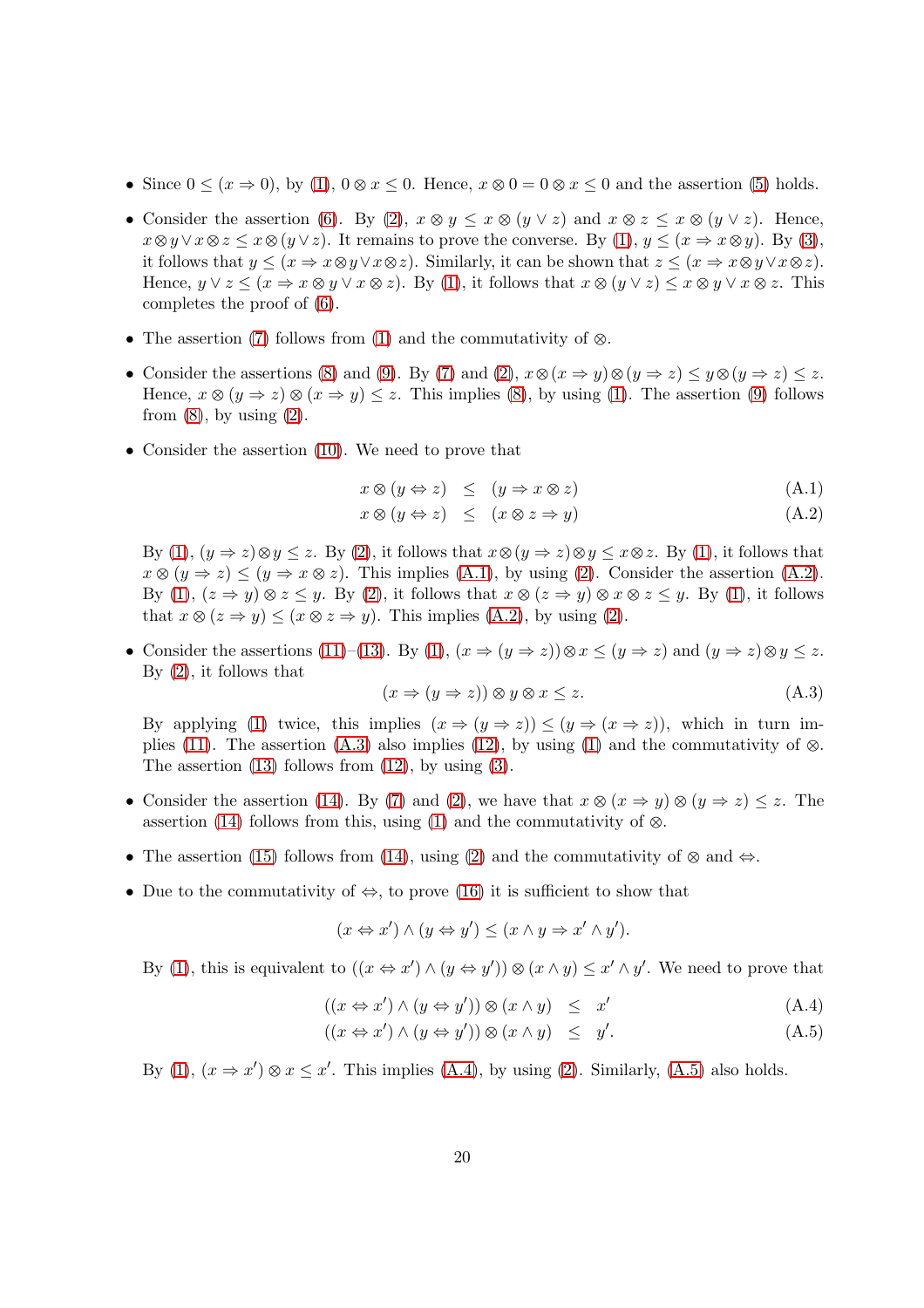• Due to the commutativity of  $\Leftrightarrow$ , to prove [\(17\)](#page-2-0) it is sufficient to show that

$$
(x \Leftrightarrow x') \land (y \Leftrightarrow y') \le (x \lor y \Rightarrow x' \lor y').
$$

By [\(1\)](#page-2-1), this is equivalent to  $((x \Leftrightarrow x') \wedge (y \Leftrightarrow y')) \otimes (x \vee y) \leq x' \vee y'$ . By [\(6\)](#page-2-0), it is sufficient to prove that

<span id="page-20-1"></span>
$$
((x \Leftrightarrow x') \wedge (y \Leftrightarrow y')) \otimes x \leq x' \tag{A.6}
$$

$$
((x \Leftrightarrow x') \wedge (y \Leftrightarrow y')) \otimes y \leq y'. \tag{A.7}
$$

By [\(1\)](#page-2-1),  $(x \Rightarrow x') \otimes x \leq x'$ . This implies [\(A.6\)](#page-20-1), by using [\(2\)](#page-2-0). Similarly, [\(A.7\)](#page-20-1) also holds.

• To prove [\(18\)](#page-2-0), it is sufficient to show that  $(x \Rightarrow y) \leq ((z \Rightarrow x) \Rightarrow (z \Rightarrow y))$ . By [\(1\)](#page-2-1), this is equivalent to  $(x \Rightarrow y) \otimes (z \Rightarrow x) \otimes z \leq y$ . This latter inequality holds because, by [\(7\)](#page-2-0) and [\(2\)](#page-2-0),

$$
z \otimes (z \Rightarrow x) \otimes (x \Rightarrow y) \le x \otimes (x \Rightarrow y) \le y.
$$

• To prove [\(19\)](#page-2-0), it is sufficient to show that  $(y \Rightarrow x) \leq ((x \Rightarrow z) \Rightarrow (y \Rightarrow z))$ . By [\(1\)](#page-2-1), this is equivalent to  $(y \Rightarrow x) \otimes (x \Rightarrow z) \otimes y \leq z$ . This latter inequality holds because, by [\(7\)](#page-2-0) and [\(2\)](#page-2-0),

$$
y \otimes (y \Rightarrow x) \otimes (x \Rightarrow z) \le x \otimes (x \Rightarrow z) \le z.
$$

• Consider the assertion [\(20\)](#page-3-0) and suppose that  $\mathcal L$  is a Heyting algebra. Due to the commutativity of  $\Leftrightarrow$ , to prove [\(20\)](#page-3-0) it is sufficient to prove that

$$
(x \Leftrightarrow x') \otimes (y \Leftrightarrow y') \le ((x \Rightarrow y) \Rightarrow (x' \Rightarrow y')).
$$

By [\(2\)](#page-2-0) and [\(1\)](#page-2-1), it is sufficient to prove that  $(x' \Rightarrow x) \otimes (y \Rightarrow y') \otimes (x \Rightarrow y) \otimes x' \leq y'$ . This holds because, by  $(7)$  and  $(2)$ ,

$$
x' \otimes (x' \Rightarrow x) \otimes (x \Rightarrow y) \otimes (y \Rightarrow y') \le x \otimes (x \Rightarrow y) \otimes (y \Rightarrow y') \le y \otimes (y \Rightarrow y') \le y'.
$$

• Consider the assertion [\(21\)](#page-3-0) and suppose that  $\mathcal L$  is a Heyting algebra and  $x \leq (y \Leftrightarrow z)$ . Since  $x \le (y \Leftrightarrow z)$ , we have that  $x \le (y \Rightarrow z)$ . By [\(1\)](#page-2-1), it follows that  $x \wedge y = x \otimes y \le z$ . Hence,  $x \wedge y \leq x \wedge z$  since  $\wedge$  is idempotent. Similarly, it can also be shown that  $x \wedge z \leq x \wedge y$ . Therefore,  $x \wedge y = x \wedge z$ , which means  $x \otimes y = x \otimes z$ .

#### <span id="page-20-0"></span>Appendix B. The Relationship with Fuzzy Bisimulations between Fuzzy Automata

Clearly, a fuzzy Kripke model can be treated as a fuzzy labeled transition system (FLTS) and Definition [3.1](#page-6-3) (which specifies fuzzy bisimulations) can be applied to FLTSs. In [\[6](#page-17-6)], Ciric et al. introduced a few kinds of fuzzy bisimulations (and simulations) for fuzzy automata over complete residuated lattices. Among them the one that researchers would have in mind as the default is called "forward bisimulation". We recall it below and simply refer to it as fuzzy bisimulation between fuzzy automata. After that we relate it to the notion of fuzzy bisimulation between fuzzy Kripke models.

In this appendix, suppose that the underlying residuated lattice  $\mathcal L$  is complete.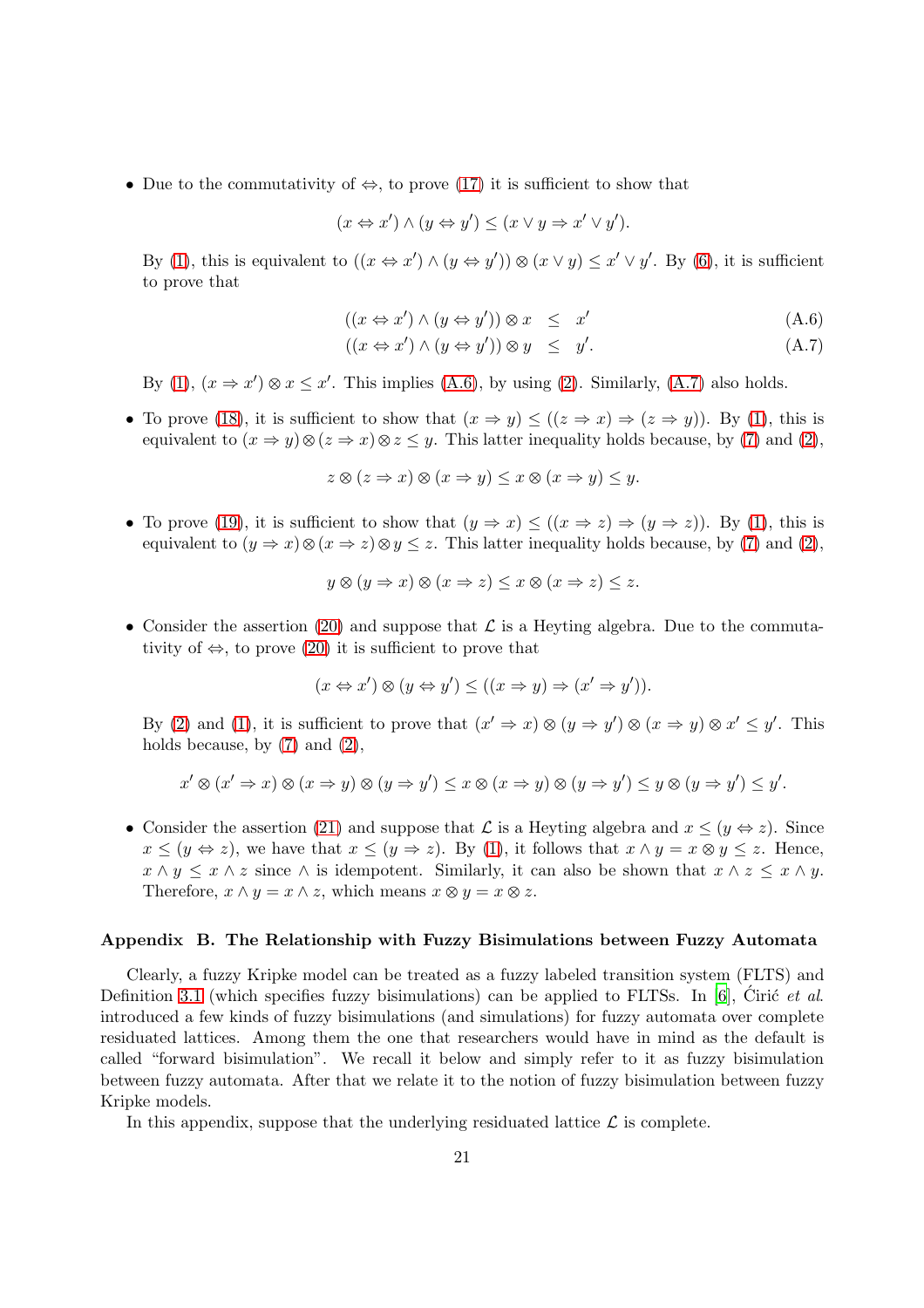Given fuzzy sets  $R: X \to L$ ,  $S: Y \to L$  and  $Z: X \times Y \to L$ , we define  $(R \circ Z): Y \to L$  and  $(Z \circ S) : X \to L$  to be the fuzzy sets such that

$$
(R \circ Z)(y) = \sup \{ R(x) \otimes Z(x, y) \mid x \in X \} \text{ for } y \in Y;
$$
  

$$
(Z \circ S)(x) = \sup \{ Z(x, y) \otimes S(y) \mid y \in Y \} \text{ for } x \in X.
$$

A fuzzy automaton over an alphabet  $\Sigma$  (and  $\mathcal{L}$ ) is a tuple  $\mathcal{A} = \langle A, \delta^{\mathcal{A}}, \sigma^{\mathcal{A}}, \tau^{\mathcal{A}} \rangle$ , where A is a non-empty set of states,  $\delta^{\mathcal{A}}: A \times \Sigma \times A \to L$  is the fuzzy transition function,  $\sigma^{\mathcal{A}}: A \to L$  is the fuzzy set of initial states, and  $\tau^{\mathcal{A}}: A \to L$  is the fuzzy set of terminal states. For  $\varrho \in \Sigma$ , by  $\delta_{\varrho}^{\mathcal{A}}$  we denote the fuzzy relation on A such that  $\delta_{\varrho}^{\mathcal{A}}(x,y) = \delta^{\mathcal{A}}(x,\varrho,y)$  for  $x, y \in A$ . A fuzzy automaton A is *image-finite* if, for every  $\varrho \in \Sigma$  and every  $x \in A$ , the set  $\{y \mid \delta^{\mathcal{A}}(x, \varrho, y) > 0\}$  is finite.

Given fuzzy automata  $A = \langle A, \delta^{\mathcal{A}}, \sigma^{\mathcal{A}}, \tau^{\mathcal{A}} \rangle$  and  $\mathcal{B} = \langle B, \delta^{\mathcal{B}}, \sigma^{\mathcal{B}}, \tau^{\mathcal{B}} \rangle$  over an alphabet  $\Sigma$ , a fuzzy bisimulation (called "forward bisimulation" in [\[6](#page-17-6)]) between A and B is a fuzzy relation  $Z: A \times B \to L$  satisfying the following conditions for all  $\rho \in \Sigma$ :

|                                                                                    | $\sigma^{\mathcal{A}} \;\; \leq \;\; \sigma^{\mathcal{B}} \circ Z^-$ |                                                        | $\sigma^\mathcal{B}$ $\leq \sigma^\mathcal{A} \circ Z$                         |
|------------------------------------------------------------------------------------|----------------------------------------------------------------------|--------------------------------------------------------|--------------------------------------------------------------------------------|
| $Z^- \circ \delta_{\rho}^{\mathcal{A}} \leq \delta_{\rho}^{\mathcal{B}} \circ Z^-$ |                                                                      |                                                        | $Z \circ \delta_{\rho}^{\mathcal{B}} \leq \delta_{\rho}^{\mathcal{A}} \circ Z$ |
| $Z^- \circ \tau^{\mathcal{A}} \leq \tau^{\mathcal{B}}$                             |                                                                      | $Z \circ \tau^{\mathcal{B}} \leq \tau^{\mathcal{A}}$ . |                                                                                |

Given a fuzzy automaton  $A = \langle A, \delta^{\mathcal{A}}, \sigma^{\mathcal{A}}, \tau^{\mathcal{A}} \rangle$  over an alphabet  $\Sigma$ , we define the fuzzy Kripke model corresponding to A to be the fuzzy Kripke model M over the signature  $\langle \Sigma_A, \Sigma_P \rangle$  with  $\Sigma_A = \Sigma$  and  $\Sigma_P = \{i, f\}$  such that:

- $\Delta^{\mathcal{M}} = A \cup \{s_i, s_f\}$ , where  $s_i$  and  $s_f$  are new states;
- $i^{\mathcal{M}} = \{s_i : 1\}$  and  $f^{\mathcal{M}} = \{s_f : 1\};$
- for every  $\rho \in \Sigma_A$ ,  $x, y \in A$  and  $z \in \Delta^{\mathcal{M}}$ :

$$
- \varrho^{\mathcal{M}}(x, y) = \delta^{\mathcal{A}}(x, \varrho, y),
$$
  
\n
$$
- \varrho^{\mathcal{M}}(s_i, x) = \sigma^{\mathcal{A}}(x) \text{ and } \varrho^{\mathcal{M}}(x, s_f) = \tau^{\mathcal{A}}(x),
$$
  
\n
$$
- \varrho^{\mathcal{M}}(z, s_i) = \varrho^{\mathcal{M}}(s_f, z) = \varrho^{\mathcal{M}}(s_i, s_f) = 0.
$$

Thus,  $s_i$  (resp.  $s_f$ ) stands for the new unique initial (resp. terminal) state; the propositions i and f are used to identify  $s_i$  and  $s_f$ , respectively. The given definition is a counterpart of the definition of the fuzzy interpretation (in description logic) that corresponds to a fuzzy automaton [\[22\]](#page-18-8).

Recall that, in this appendix, the underlying residuated lattice is assumed to be complete. The following proposition relates our notion of fuzzy bisimulation between fuzzy Kripke models to the notion of fuzzy bisimulation between fuzzy automata, which is defined and called "forward bisimulation" by Ciric *et al.* [\[6](#page-17-6)]. Its proof is straightforward.

**Proposition Appendix B.1.** Let  $\mathcal{A} = \langle A, \delta^{\mathcal{A}}, \sigma^{\mathcal{A}}, \tau^{\mathcal{A}} \rangle$  and  $\mathcal{A}' = \langle A', \delta^{\mathcal{A}'}, \sigma^{\mathcal{A}'}, \tau^{\mathcal{A}'} \rangle$  be fuzzy automata over the same alphabet, M and M' the fuzzy Kripke models corresponding to A and  $\mathcal{A}'$ , respectively. Let  $s_i, s_f \in \Delta^{\mathcal{M}}$  and  $s_i'$  $s'_i,s'_f\in \Delta^{\mathcal{M}'}$  be the states such that  $i^{\mathcal{M}}(s_i)=f^{\mathcal{M}}(s_f)=i^{\mathcal{M}'}(s'_i)$  $'_{i}) =$  $f^{\mathcal{M}'}(s')$  $(f) = 1$ . Let Z be a fuzzy relation between A and A', Z<sub>2</sub> the fuzzy relation between  $\Delta^{\mathcal{M}}$  and  $\Delta^{\mathcal{M}'}$  such that  $Z_2 = Z \cup \{\langle s_i, s'_i \rangle : 1, \langle s_f, s'_f \rangle : 1\}.$